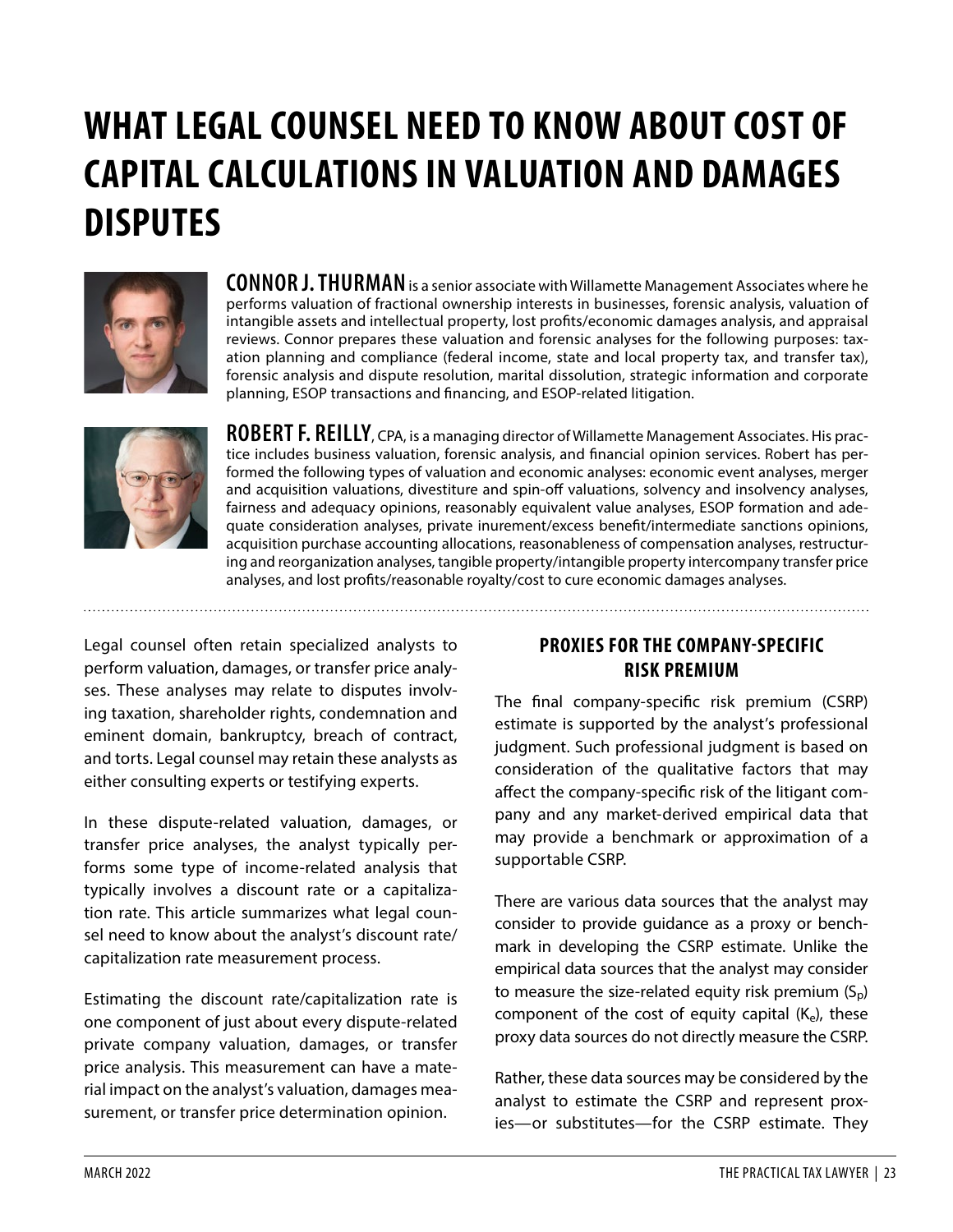are not databases or formulas that provide specific empirical evidence directly to measure the CSRP.

Ultimately, the CSRP estimate is supported by the analyst's professional judgment and by the analyst's functional analysis of the subject company. The data sources described below provide an empirically based quantitative test of the reasonableness of the analyst's CSRP estimate.

The following discussion summarizes what counsel need to know about four empirically based quantitative proxy data sources that the analyst may consider to provide guidance to estimate the CSRP. These proxy data source analyses are as follows:

- 1. Quantum of risk in the modified capital asset pricing model (MCAPM) and the build-up model (BUM);
- 2. Quartile analysis of Duff & Phelps/Ibbotson 10<sup>th</sup> size decile;
- 3. Analysis of relative corporate bond ratings and yields; and
- 4. Analysis of illiquidity studies (i.e., pre-initial public offering and restricted stock studies).

#### **Quantum of risk in the MCAPM**

The analyst may consider the different levels (or components) of risk within a  $K_e$  measurement model such as the MCAPM or BUM to develop the CSRP estimate. That is, each component of the MCAPM (i.e., risk-free rate of return  $[R_f]$ , beta-adjusted equity risk premium [ERP], and  $S_p$ ) represent a quantifiable level—or quantum—of risk applicable to the subject company. These risk levels may be described as follows:

- $\cdot$  The R<sub>f</sub> is the rate of return that an investor would expect on an investment with no risk. Typically, the  $R_f$  sets the minimum rate of return that an investor will expect on any investment. The  $R_f$ measures the first quantum of risk in the  $K_e$  measurement model.
- The beta-adjusted ERP (in the MCAPM) or the combination of the ERP and the industry-related risk premium (IRP) (in the BUM) measure a

second quantum of the expected rate of return on an investment in the business ownership interest. Typically, this second risk level is the quantum of expected return that motivates investors to forgo the riskless investment.

• The  $S_p$  is the expected rate of return that an investor expects for investing in small-capitalized companies. For many reasons (in addition to size), small-capitalized companies tend to be riskier investments than large-capitalized companies. The  $S_p$  provides the third quantum of the risk levels related to the subject company.

The analyst now has to estimate the quantum for the fourth level of risk—the CSRP—associated with the subject investment. The analyst has empirically based quantifiable evidence for the first three quanta of risk associated with an investment in the subject company. The analyst can consider that empirically based quantitative evidence in developing the CSRP estimate.

Presented in Table 1 is a hypothetical  $K_e$  measurement. This illustrative  $K_e$  measurement considers the first three empirically based measurable quanta of risk levels in the estimation of the fourth judgmentbased quantum of risk level (i.e., the CSRP).

The guideline quanta of risk levels presented in Table 1 are based on illustrative data as of December 31, 2018. Specifically:

- 1. The  $R_f$  is based on the 20-year Treasury bond available as of December 31, 2018;
- 2. The ERP is the "ex post" ERP provided by the Duff & Phelps Cost of Capital Navigator;
- 3. The industry beta is based on hypothetical guideline publicly traded companies' betas as reported by Bloomberg;
- 4. The IRP is provided by the Duff & Phelps Cost of Capital Navigator for general contractors nonresidential buildings (presented solely as an illustrative industry group); and
- 5. The  $S_p$  is provided by the Duff & Phelps Cost of Capital Navigator for size decile 10.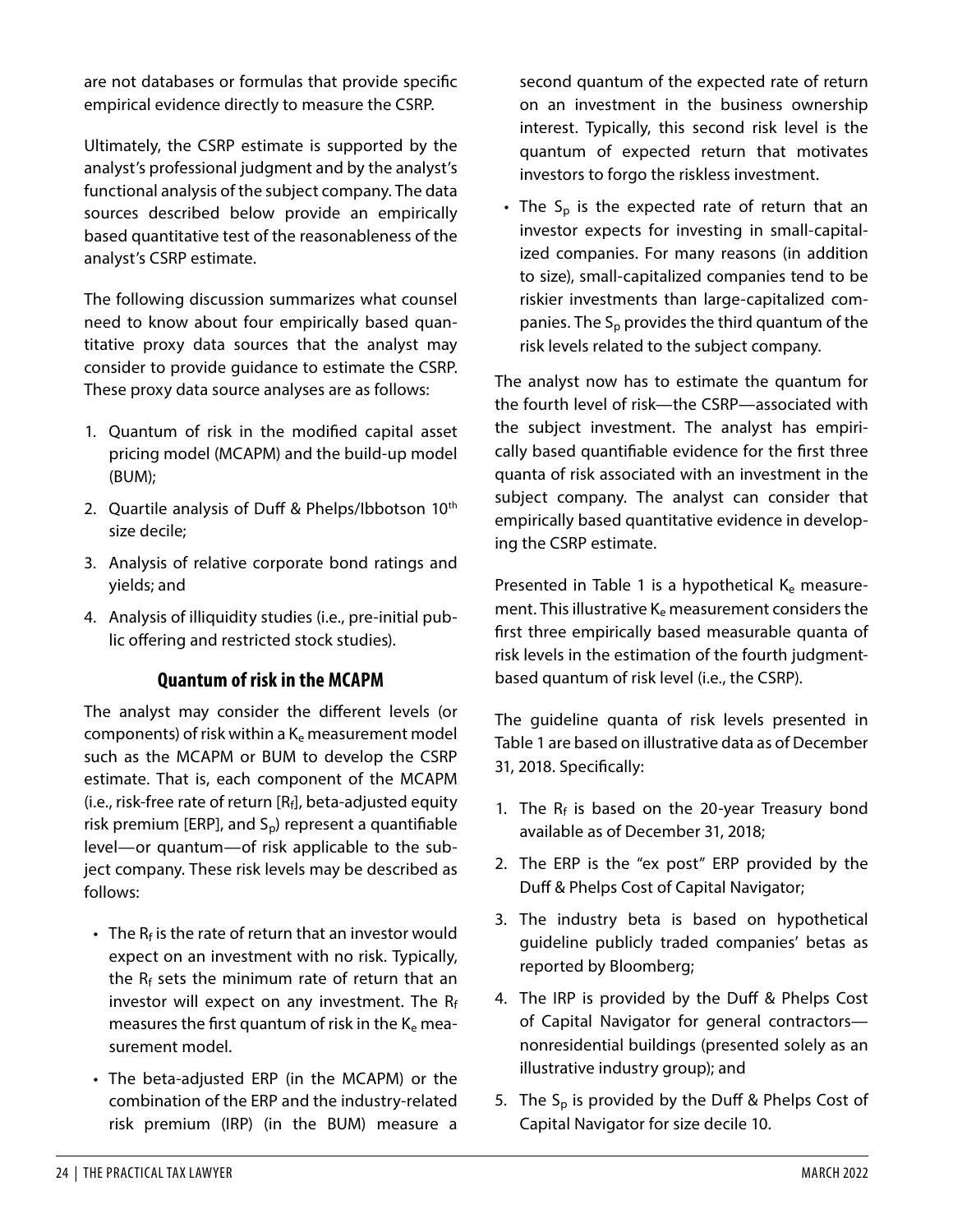# **TABLE 1 (Part 1)**

#### **Illustrative private litigant company valuation analysis documentation of analyst's CSRP assessment judgments**

#### **Example of qualitative factor analysis**

| Analysis of litigant company negative risk factors:                                    | <b>Plus/Minus</b><br><b>Documentation</b><br><b>Procedure</b> | <b>Numerical</b><br><b>Documentation</b><br><b>Procedure</b> | <b>Listing</b><br><b>Documentation</b><br><b>Procedure</b> |
|----------------------------------------------------------------------------------------|---------------------------------------------------------------|--------------------------------------------------------------|------------------------------------------------------------|
| Operating history, volatility of revenue and earnings                                  | $+++$                                                         | 3.0                                                          | X                                                          |
| Lack of service line diversification                                                   | $++$                                                          | 1.0                                                          | X                                                          |
| Obsolete information technology systems                                                | $+$                                                           | 0.5                                                          | X                                                          |
| Key employee dependence                                                                | $++$                                                          | 1.0                                                          | X                                                          |
| Analysis of litigant company positive risk factors:                                    |                                                               |                                                              |                                                            |
| Long-term contracts with established customers                                         |                                                               | $-1.0$                                                       | X                                                          |
| Ownership/license of proprietary patents, copyrights,<br>trademarks, and trade secrets |                                                               | $-0.5$                                                       |                                                            |
|                                                                                        |                                                               |                                                              |                                                            |
| Indicated litigant company CSRP (%)                                                    | 4.0                                                           | 4.0                                                          | 4.0<br>4.0                                                 |
| Analyst's CSRP estimate (%)                                                            |                                                               |                                                              |                                                            |

# **TABLE 1 (Part 2)**

# **The quantum of risk measurement procedure based on a proxy risk measurement for analyst guidance Consideration of the quanta of measurable risk levels**

#### **Application of the modified capital asset pricing model (ex post equity risk premium)**

| Quanta of risk in the cost of equity capital                                                                |        | <b>Guideline quantum of the expected</b><br>rate of return per risk level |
|-------------------------------------------------------------------------------------------------------------|--------|---------------------------------------------------------------------------|
| Risk-free rate of return                                                                                    | 2.87%  | 3%                                                                        |
| General equity risk premium                                                                                 | 6.91%  |                                                                           |
| Multiplied by: industry beta                                                                                | 0.90   |                                                                           |
| Industry-adjusted risk premium                                                                              | 6.22%  | 6%                                                                        |
| Size-related risk premium                                                                                   | 5.22%  | 5%                                                                        |
| Analyst's estimated company-specific risk premium<br>-based on an assessment of the previous levels of risk | 4%     | $3% - 6%$                                                                 |
| Indicated subject company cost of equity capital                                                            | 18.31% |                                                                           |
| Selected cost of equity capital (rounded)                                                                   | 18%    |                                                                           |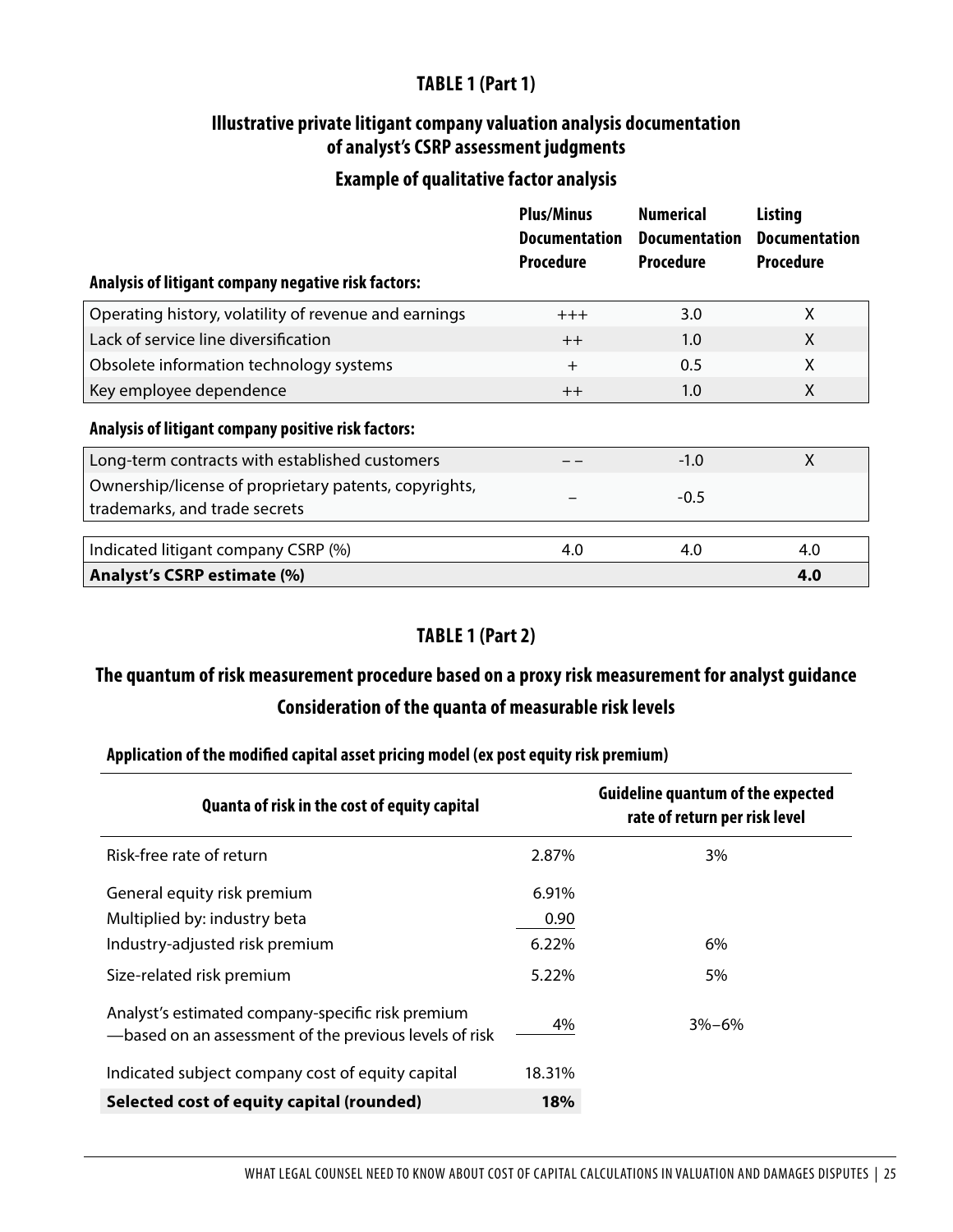| Quanta of risk in the cost of equity capital                                                                |        | <b>Guideline quantum of the expected</b><br>rate of return per risk level |
|-------------------------------------------------------------------------------------------------------------|--------|---------------------------------------------------------------------------|
| Risk-free rate of return                                                                                    | 2.87%  | 3%                                                                        |
| General equity risk premium                                                                                 | 6.91%  |                                                                           |
| Industry equity risk premium                                                                                | 0.14%  |                                                                           |
| Industry-adjusted risk premium                                                                              | 7.05%  | 7%                                                                        |
| Size-related risk premium                                                                                   | 5.22%  | 5%                                                                        |
| Analyst's estimated company-specific risk premium<br>-based on an assessment of the previous levels of risk | 4%     | $3\% - 7\%$                                                               |
| Indicated subject company cost of equity capital                                                            | 19.14% |                                                                           |
| Selected cost of equity capital (rounded)                                                                   | 19%    |                                                                           |

#### **Application of the build-up model**

Based on the empirically based quantum of risk data for each of the first three levels of investment risk included in Table 1, an analyst may conclude that four percent is a supportable CSRP estimate (i.e., the fourth quantum of risk of the  $K_e$ ). That conclusion is based on the consideration that the four percent CSRP estimate falls within the range of the other empirically based quantum of risk indications.

The average quantum of risk in the Table 1 MCAPM cost of capital analysis (before consideration of the CSRP quantum of risk) is 4.8 percent. The average quantum of risk in the Table 1 BUM cost of capital analysis (before consideration of the CSRP quantum of risk) is five percent. An analyst may consider the average size of the quantum of risk measured in each of the first three  $K_e$  model components in order to indicate a supportable quantum of the CSRP risk level.

The above CSRP quantum of risk level estimate may not be constant over time. Like all components of the K<sub>e</sub>, the CSRP is subject to the prevailing economic conditions. Such prevailing economic conditions may upwardly or downwardly affect the various quanta of risk related to the various risk factors.

For example, if the  $R_f$  decreased from 2.9 percent in December 2018 to 1.9 percent in December 2019, it is likely that corresponding ERPs would decrease (all else being equal). If the expected return on a risk-free investment decreases, then the relative expected return needed to encourage an investor to forgo the risk-free investment may also decrease.

The investor would not expect as much of a rate of return premium for investing in generally risky equity investments. This is because the alternative investment (i.e., a risk-free 20-year Treasury bond) now provides a lower rate of return. Therefore, the quantum of a CSRP risk level indication based (at least in part) on the  $R_f$  and the general ERP components of the  $K_e$  may be correspondingly decreased.

# **QUARTILE ANALYSIS OF THE CRSP DECILES SIZE PREMIA STUDIES 10TH DECILE**

The analyst may consider the University of Chicago Center for Research in Security Prices (CRSP) Deciles Size Premia Studies 10<sup>th</sup> decile data (now presented in the Cost of Capital Navigator) to provide some empirical guidance as to a supportable CSRP estimate. While the CRSP Deciles Size Premia Studies data are typically relied on to quantify  $S_{\rm p}$ , these data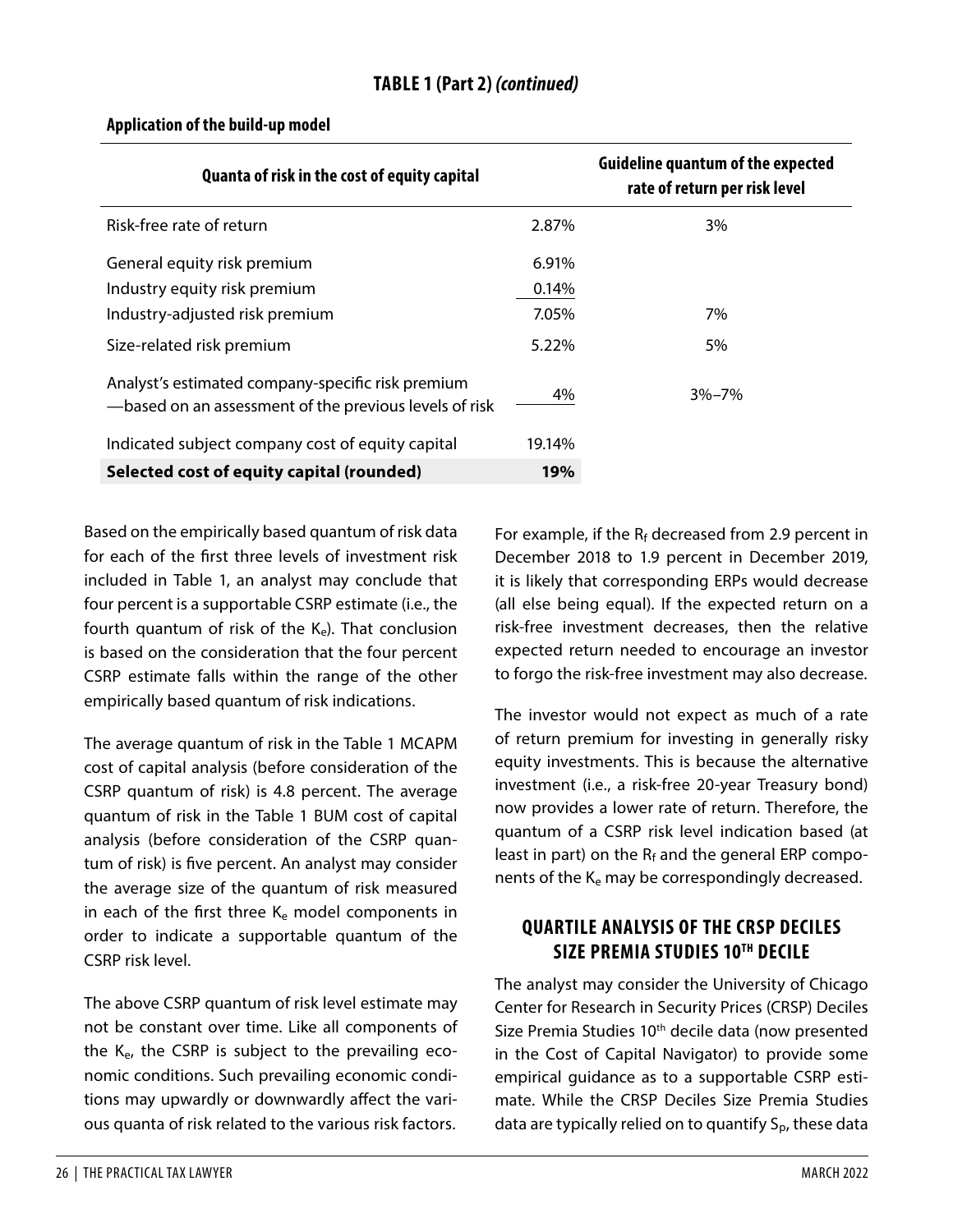may also provide some guidance with regard to estimating the CSRP.

The following discussion summarizes the background on the CRSP Deciles Size Premia Studies data and how the CRSP Deciles Size Premia Studies data may be considered in developing the CSRP estimate.

# **Background of the CRSP Deciles Size Premia Studies data**

The first comprehensive study of the so-called size effect (i.e., the relationship of the size of a public company and the rate of return that investors expect on an investment in that company's stock) was performed by Rolf Banz in 1981. Banz examined and compared the returns of small capitalized New York Stock Exchange (NYSE) companies to the returns of large capitalized NYSE companies. The study was performed over the time horizon of 1926 to 1975.

In this study, Banz segmented all NYSE publicly traded companies into 10 deciles—the 1<sup>st</sup> decile being the largest capitalized public companies and the 10<sup>th</sup> decile being the smallest capitalized public companies.

Banz concluded that there was an observable negative relationship between the size of a public company and the historical equity investment returns.<sup>1</sup> That is, the Banz study concluded that as the public company size decreases, historical equity investment returns tend to increase—and vice versa. The size effect, however, was not linear. Rather, the size effect was most pronounced in the smallest capitalized public companies.

Furthermore, as the investment holding period increased, the small-capitalized public companies tended to outperform the large-capitalized public companies, in terms of providing a higher rate of return to their investors.

Many of the risk attributes that generally define small-capitalized public companies provide possible explanations for this empirically based relationship between company size and the equity rate of return. In general, small-capitalized public company stocks are less liquid, harder to diversify, and tend to have less available investor information (due to limited security analyst coverage). Small-capitalized companies have fewer financial resources, operational resources, human resources, and strategic resources. These limited resources (compared to larger public companies) limit the smaller public company's ability to prevent larger companies from entering its market and taking its market share.

Due to having better access to capital, large-capitalized public companies tend to have greater ability to hire better quality employees, to spend more on advertising and on research and development, and to endure economic downturns. Additionally, when compared to small public companies, large public companies have a relatively high volume of customers, decreasing their reliance on a few key customers.

The functional and operational differences listed above (and this is not a comprehensive list) increase the risk associated with investing in a small public company compared with investing in a large company. Therefore, investors expect smaller public companies to provide a higher return on equity investment relative to larger public companies. This explanation is because investors expect to be compensated for assuming the greater level of investment risk in a smaller public company, compared to the level of investment risk in a larger public company.

The  $S_p$  quantifies the increased rate of return that investors expect in order to compensate them for assuming the risk associated with small company investments.

Although a significant relationship between size of a company and historical equity rates of return was observed, the Banz study concluded that it is not clear whether that relationship is due to company size itself or to other unknown variables correlated with company size.

That is, small company size may not cause risk—or cause the increased expected investment returns. Rather, the financial and operational disadvantages associated with small company size may be causing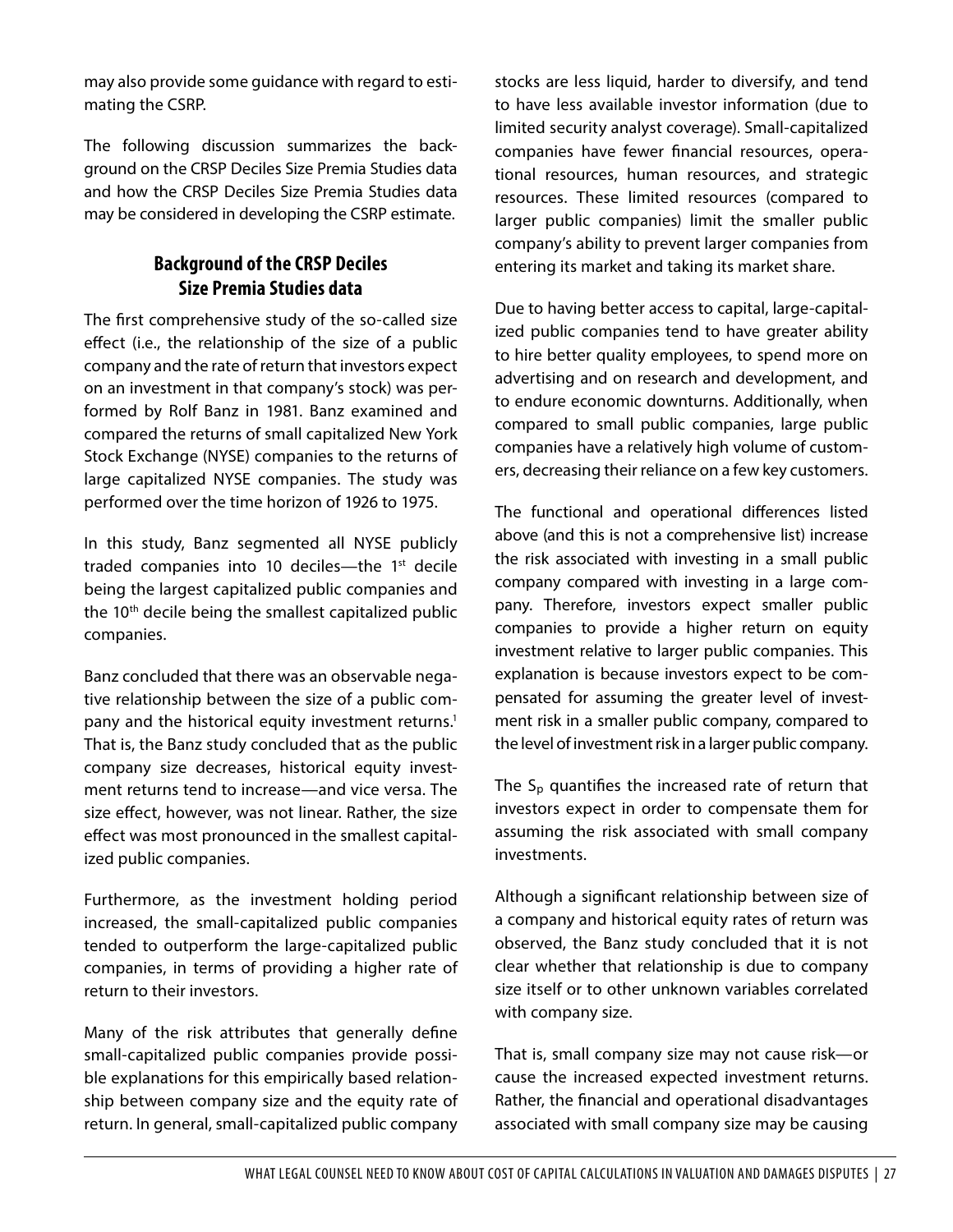the risk—and causing investors to expect higher rates of return on their equity investment.

This conclusion of the Banz study is summarized in the following statement: "It is not known whether size [as measured by market capitalization] per se is responsible for the effect or whether size is just a proxy for one or more true unknown factors correlated with size."<sup>2</sup>

As a result of the Banz study, investment professionals began performing their own size-effect studies. Applying the data produced by the CRSP, Roger Ibbotson and Rex Sinquefield performed a series of size-effect studies that were published in the Morningstar/Ibbotson annual Stocks, Bonds, Bills, and Inflation (SBBI) Valuation Yearbook. Those studies were called the CRSP Deciles Size Premia Studies, and they were summarized annually in the SBBI Valuation Yearbook from 1999 to 2016.

The CRSP Deciles Size Premia Studies continue to segment the NYSE stock returns into deciles by size (as measured by the market capitalization of the publicly traded companies). Based on the NYSE decile breakpoints, the study now includes the entire universe of NYSE/NYSE MKT/Nasdaq-listed securities—rather than just the NYSE listed securities. CRSP deciles are now calculated from 1926 to the present year.

The CRSP deciles data include all publicly traded companies. That is, the CRSP Deciles Size Premia Studies data do not exclude financial services companies (companies in finance, insurance, or real estate) or high financial-risk companies.

Duff & Phelps calculates the CRSP deciles size premiums as follows: "Size premia represent the difference between historical (observed) excess return and the excess return predicted by the capital asset pricing model (CAPM).… Excess returns are defined here as portfolio returns over and above the riskfree asset's returns."[3](#page-21-2)

In this study, the CAPM-predicted return is calculated as the product of the beta (β) for the subject portfolio (i.e., the subject decile) of public stocks and the expected return on the market portfolio of stocks in excess of the  $R_f$  times the ERP. The observed difference after the β adjustment demonstrates that the β of smaller companies does not fully explain the perceived risk associated with smaller companies. Therefore, the actual rate of equity return offered by smaller companies is not fully explained by the unadjusted CAPM alone. In other words, the β of small companies is underestimated. Accordingly, the unadjusted CAPM underestimates the Ke of smaller companies.

Empirical evidence indicates that the unadjusted CAPM as a measure for the expected returns for smaller companies is imperfect. As a result, it is a generally accepted procedure for analysts to consider a  $S_p$  in the  $K_e$  calculation. This  $S_p$  consideration is especially relevant for so-called microcap companies (i.e., the public companies with equity capitalization in the 9<sup>th</sup> and 10<sup>th</sup> deciles), where the S<sub>p</sub> is more pronounced. The CRSP deciles size premiums data can be used in the application of the MCAPM and the BUM to estimate a  $K<sub>e</sub>$  for a smaller size business ownership interest.

The CRSP Deciles Size Premia Study provides the size premiums data and other valuation data previously published in the SBBI Valuation Yearbook and the Duff & Phelps Valuation Handbook–U.S. Guide to Cost of Capital.

All size premiums provided by Duff & Phelps are beta adjusted. This means that the size premiums are adjusted to remove the portion of the excess return (above the unadjusted CAPM estimate) that is attributable to beta alone. That is, the concluded size premium data by Duff & Phelps measure only the size effect's contribution to the excess return (above the unadjusted CAPM estimate).

In the application of the MCAPM and the BUM, the analyst often applies the CRSP data to estimate the specific  $S_p$  for a subject ownership interest. In consideration of a supportable  $S_{\rm p}$ , analysts may first estimate the subject ownership interest equity value by applying a market approach or an asset-based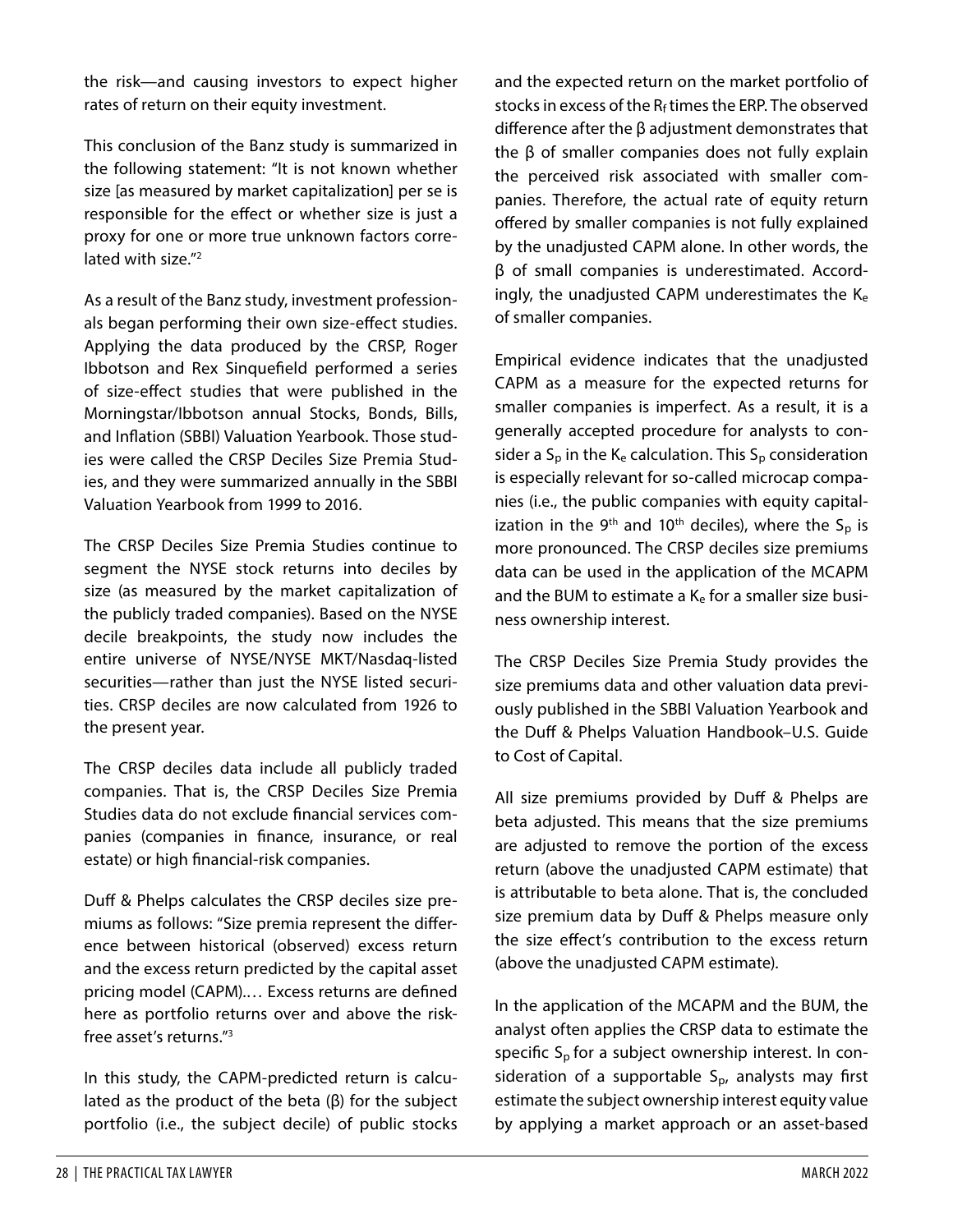approach valuation method and then select the applicable Duff & Phelps decile and  $S_p$  indication.

When applying the  $S_p$  and the IRP provided by Duff & Phelps*,* adding both an Sp and an IRP to the BUM analysis is not considered to be "double-counting" these risk premiums. This is because the  $S_p$  is betaadjusted and the IRP is the measurement of the beta risk. In other words, these two different risk premiums were designed to account for two different types of risk.<sup>[4](#page-21-3)</sup>

#### **Considering the CRSP Deciles Size Premia Studies data as a proxy for CSRP**

The analyst may consider an analysis of the CRSP Deciles Size Premia Study 10<sup>th</sup> decile as an empirically based proxy (or benchmark) in developing the CSRP estimate. The  $10<sup>th</sup>$  decile is comprised of the smallest-capitalized public companies included in the CRSP Deciles Size Premia Study.

The public companies that comprise the  $10<sup>th</sup>$  decile may be disaggregated into subcategories 10a and 10b, as presented below.

The public companies that comprise the 10a subdecile include companies with market capitalizations between \$185.4 million and \$321.6 million, and the reported size premium is 3.71 percent (as of December 31, 2018).

The public companies that comprise the 10b subdecile include companies with market capitalizations between \$2.5 million and \$184.8 million, and the reported size premium is 8.25 percent (as of December 31, 2018).

Within each of the 10a subdecile and 10b subdecile categories of the 10<sup>th</sup> decile, Duff & Phelps presents two additional subcategories. The 10a subdecile is disaggregated into 10w and 10x subdeciles, while the subdecile 10b is disaggregated into 10y and 10z subdeciles.

Companies that are classified in the 10th decile vary considerably in market capitalization and in the applicable  $S_p$ . The empirically derived  $S_p$  measurements range from 2.89 percent to 11.14 percent, a spread of 8.25 percent, or 825 basis points.

Table 2 presents an analysis of the CRSP Deciles Size Premia Study data for the 10<sup>th</sup> decile. The Table 2 empirical data were sourced from the Duff & Phelps Cost of Capital Navigator as of December 31, 2018. These empirical data present the disaggregation of the 10<sup>th</sup> decile, as of that date.

# **CSRP Deciles Size Premia Studies Data Analysis of the 10th Decile as of December 31, 2018 Sp – Size Premium**

**TABLE 2**

| <b>Disaggregation of</b><br>the CRSP 10th Decile | <b>Market Capitalization</b><br>of the Smallest Public<br>Company (\$million) | <b>Market Capitalization</b><br>of the Largest Public<br>Company (\$million) | (Actual Return in<br><b>Excess of the Return</b><br><b>Predicted by CAPM)</b> |
|--------------------------------------------------|-------------------------------------------------------------------------------|------------------------------------------------------------------------------|-------------------------------------------------------------------------------|
| 10a                                              | 185.418                                                                       | 321.578                                                                      | 3.71%                                                                         |
| 10w                                              | 250.270                                                                       | 321.578                                                                      | 2.89%                                                                         |
| 10x                                              | 185.418                                                                       | 250.248                                                                      | 4.68%                                                                         |
| 10b                                              | 2.455                                                                         | 184.785                                                                      | 8.25%                                                                         |
| 10 <sub>V</sub>                                  | 109.462                                                                       | 184.785                                                                      | 6.85%                                                                         |
| 10z                                              | 2.455                                                                         | 109.406                                                                      | 11.14%                                                                        |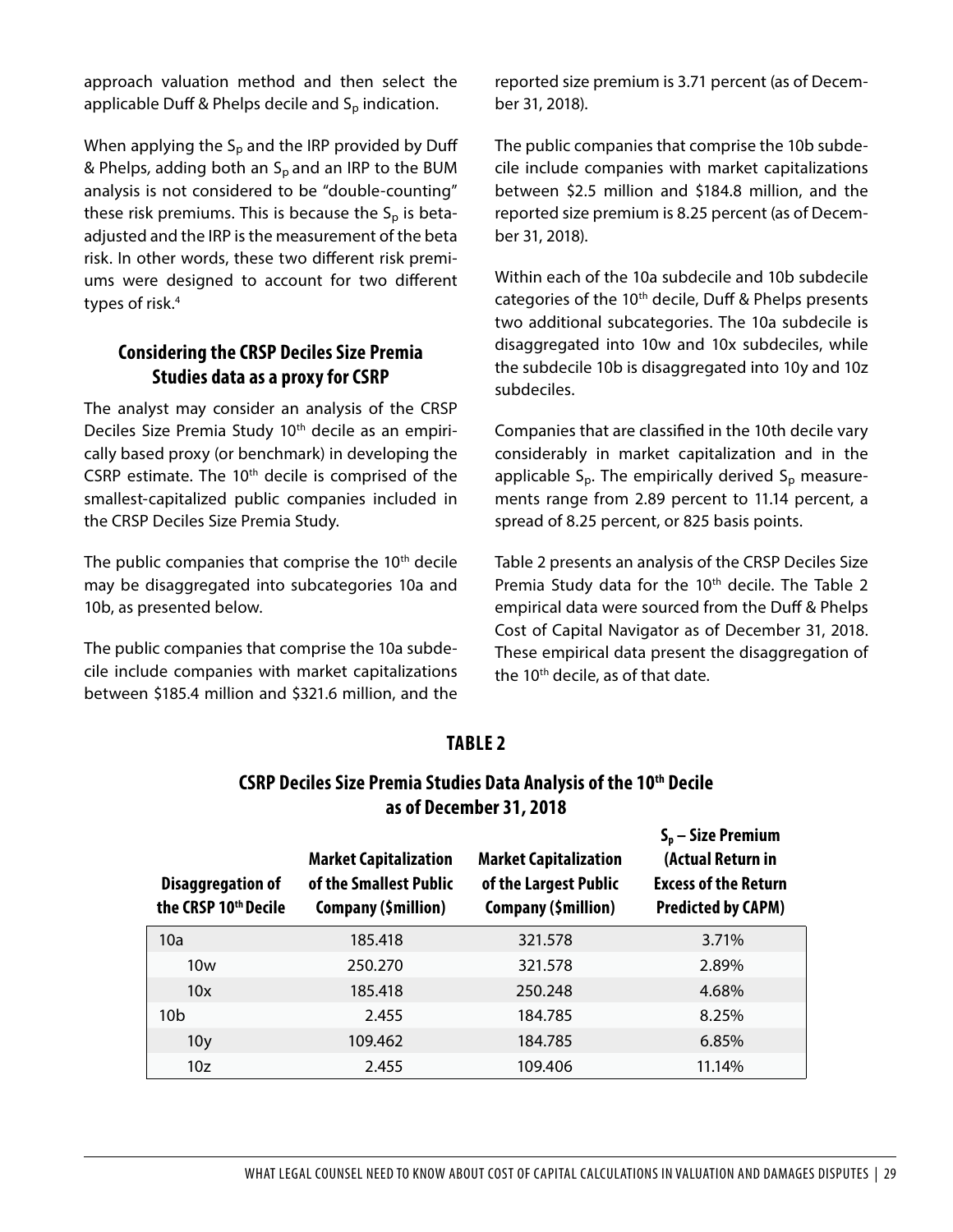The 10<sup>th</sup> decile disaggregation presented in Table 2 provides an indication that investment risk examined in the Duff & Phelps and Ibbotson data that may be related to more than just the S. For example, subdecile 10y and subdecile 10z are populated by many large (but highly leveraged) public companies with small equity capitalizations. Such large (in terms of revenue and/or assets) public companies with small equity capitalization probably do not match the characteristics of financially healthy but smaller public companies.

As presented in Table 2, as the size of public companies increases, the corresponding  $S_p$  decreases. That is why it is important for the analyst to correctly interpret and apply the  $S_p$  expected return component of the MCAPM (and BUM) measurement of the  $K_{e}$ .

Also, according to Duff & Phelps, "as of December 31, 2018, the reported size premium for the smallest five percent of companies by market capitalization as represented by CRSP subdecile 10b is 8.25 percent, and the size premium for the next smallest 5 percent of companies (as represented by CRSP subdecile 10a) is 3.71 percent, a difference of 4.54 percent.["5](#page-21-4)

According to Duff & Phelps "[t]he CRSP Deciles Size Premia include all companies with no exclusion of speculative (e.g., start-up) or distressed companies whose market capitalization may be small because they are speculative or distressed.["6](#page-21-5)

The distressed company issue may be considered through an analysis of the  $10<sup>th</sup>$  decile subcategories of 10y and 10z, as presented in Table 3 and Table 4.

As presented in Table 3, the subdecile 10y public companies report five-year net income ranging from negative \$44.5 million to a positive \$14.7 million. The subdecile 10y public companies significantly smaller than other public companies in the CRSP Deciles Size Premia Study. In addition, more than half of these subdecile 10y companies are unprofitable.

depreciation, and amortization (EBITDA) of negative \$19.3 million. The public companies classified in subdecile 10z at or below the 50<sup>th</sup> percentile (i.e., the lower quartile) reported negative EBITDA.

Collectively, the data in Tables 3 and 4 support the conclusion that the CRSP Deciles Size Premia Study 10<sup>th</sup> decile is comprised of financially troubled and financially distressed companies. Duff & Phelps presents the following conclusion with regard to subdecile 10y and subdecile 10z: "Subdecile 10y and subdecile 10z are populated by many large (but highly leveraged) companies with small market capitalizations that probably do not match the characteristics of financially healthy but small companies (see 'Total Assets,' 95th percentile measures)." [7](#page-21-6)

According to an article authored by James Hitchner in the journal, Financial Valuation and Litigation Expert, "It's important to note that 80 percent of the companies in decile category 10b are from 10z. As such, let's focus on 10z. At the 50th percentile of 10z the operating margin is -1.11 percent. Yes, on average, these companies are losing money. At the 25th percentile the operating margin is -21.27 percent. Furthermore, 62 percent of the companies in 10z are from only three industry sectors: financial services, technology, and healthcare."[8](#page-21-7)

The analyst may consider the  $S_p$  data associated with CRSP size categories 10w, 10x, 10y, and 10z to provide guidance for developing the CSRP estimate. These data are presented in the far right column of Table 2 (as of December 31, 2018).

In particular, the analyst may consider the difference between the 10x and the 10w size premiums (e.g., 4.68 percent–2.89 percent) and the difference between the 10z and the 10y size premiums (e.g., 11.14 percent–6.85 percent).

These size premiums differences (of approximately two percent to four percent) may provide an empirically based proxy or benchmark for a supportable CSRP estimate.

Such consideration of the CRSP Deciles Size Premia Study 10<sup>th</sup> decile may provide a reasonableness test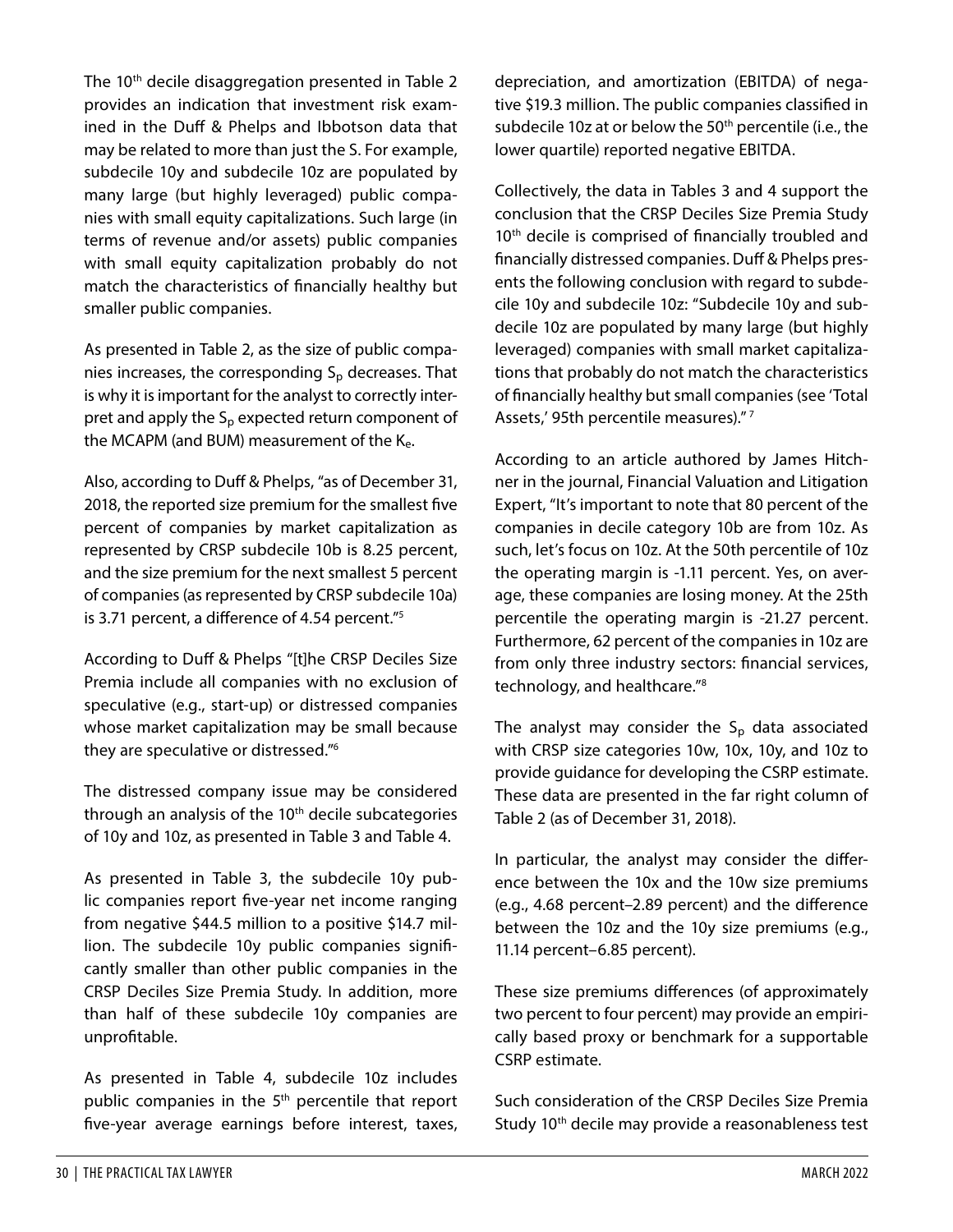#### **TABLES 3 & 4**

# **CRSP Deciles Size Premia Studies data analysis of the 10y Subdecile and 10z Subdecile as of September 30, 2018**

| <b>Decile 10y Percentiles</b>                     | 95 <sup>th</sup> Percentile | 75 <sup>th</sup> Percentile | 50 <sup>th</sup> Percentile | 25 <sup>th</sup> Percentile | 5 <sup>th</sup> Percentile |
|---------------------------------------------------|-----------------------------|-----------------------------|-----------------------------|-----------------------------|----------------------------|
| Market Value of<br>Equity (\$MM)                  | 180.567                     | 164.136                     | 145.135                     | 124.566                     | 109.977                    |
| <b>Book Value of</b><br>Equity (\$MM)             | 206.05                      | 120.009                     | 73.664                      | 32.859                      | 0.014                      |
| <b>Five-Year Average</b><br>Net Income (\$MM)     | 14.66                       | 6.538                       | (2.419)                     | (19.152)                    | (44.51)                    |
| <b>Market Value of Invested</b><br>Capital (\$MM) | 596.811                     | 222.403                     | 177.823                     | 142.236                     | 115.058                    |
| Total Assets (\$MM)                               | 1,480.151                   | 794.153                     | 163.197                     | 65.786                      | 23.418                     |
| <b>Five-Year Average</b><br>EBITDA (\$MM)         | 90.734                      | 18.455                      |                             | (12.043)                    | (27.018)                   |
| Revenue (\$MM)                                    | 936.174                     | 159.984                     | 49.969                      | 21.92                       | 0.48                       |
| <b>Return on Book Value</b><br>of Equity (%)      | 34.2                        | 8.0                         | (0.4)                       | (54.7)                      | (144.8)                    |

| <b>Decile 10z Percentiles</b>                     | 95 <sup>th</sup> Percentile | 75 <sup>th</sup> Percentile | 50 <sup>th</sup> Percentile | 25 <sup>th</sup> Percentile | 5 <sup>th</sup> Percentile |
|---------------------------------------------------|-----------------------------|-----------------------------|-----------------------------|-----------------------------|----------------------------|
| <b>Market Value of</b><br>Equity (\$MM)           | 94.613                      | 68.696                      | 41.957                      | 19.913                      | 8.086                      |
| <b>Book Value of</b><br>Equity (\$MM)             | 115.874                     | 48.302                      | 21.530                      | 8.221                       | (0.573)                    |
| <b>Five-Year Average</b><br>Net Income (\$MM)     | 5.684                       | 0.515                       | (4.484)                     | (13.786)                    | (25.807)                   |
| <b>Market Value of Invested</b><br>Capital (\$MM) | 225.088                     | 92.630                      | 56.026                      | 25.737                      | 9.623                      |
| Total Assets (\$MM)                               | 668.823                     | 114.147                     | 42.808                      | 17.667                      | 5.589                      |
| <b>Five-Year Average</b><br>EBITDA (\$MM)         | 23.478                      | 3.654                       | (1.188)                     | (8.672)                     | (19.331)                   |
| Revenue (\$MM)                                    | 336.341                     | 67.537                      | 20.507                      | 2.466                       |                            |
| <b>Return on Book Value</b><br>of Equity (%)      | 22.6                        | 3.3                         | (14.1)                      | (89.7)                      | (181.1)                    |

Note: The data presented above are sourced as of September, but Duff & Phelps relies on these data for its size decile data as of December. Source: Duff & Phelps 2019 Cost of Capital: Annual U.S. Guidance and Examples, Cost of Capital Navigator.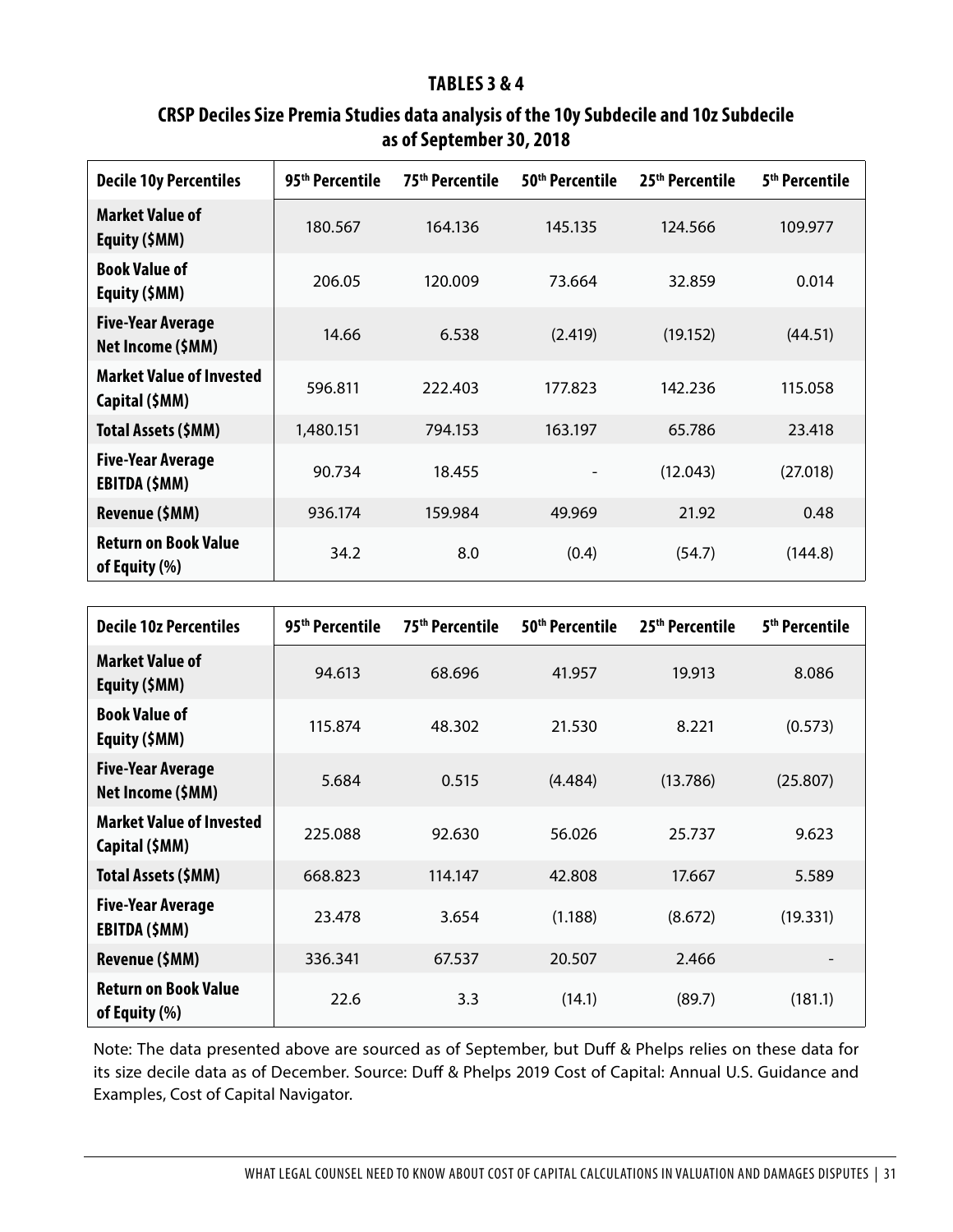for the analyst's judgment-based CSRP estimation with regard to the particular unsystematic risk profile of the subject company.

As indicated by the Hitchner article, based on dated information that is still relevant, not only does the CRSP Deciles Size Premia Study 10<sup>th</sup> decile include financially troubled companies, it is also skewed by its industry concentration.

As presented above, the actual returns earned in excess of the returns predicted by the CAPM was 6.85 percent for subdecile 10y and 11.14 percent for subdecile 10z (or a difference of 429 basis points) as of December 31, 2018. This 4.29 percent return premium difference may (in part or in whole) be an indication of the quantum of return that is correlated with various types of financial and operational risk—and not just with the size of the subject company. That is, the delta between subdecile 10y and subdecile 10z or subdecile 10a and subdecile 10b may provide an indication for the investment return premiums related to the types of risks that are more often associated with the CSRP than with the  $S_p$ .

# **Analysis of relative bond ratings and bond yields**

The lack of diversification of the business operations of some private companies suggests that the relevant risk measure for investors may be "total risk." Total risk includes unsystematic risk (i.e., the total risk associated with a private company investment includes company-specific risk). That is, for an undiversified equity investment in a private company, some form of unsystematic risk likely exists—and should be considered when measuring the K<sub>e</sub>.

Quantifying the company-specific risk is a challenging process. In part, this is because most of the data typically considered to measure the  $K_e$  are based on public company information—and investors in public companies tend to be well diversified. Such diversification tends to reduce or eliminate the companyspecific risk component of the  $K_{e}$ .

Another procedure that the analyst may consider as an empirically based proxy (or benchmark) to provide guidance in developing the CSRP estimate is an analysis of the high-yield bond spread. A high-yield bond is a bond with a credit rating below investment-grade corporate bonds.

High-yield bonds pay a higher yield than investmentgrade bonds. This high yield is typically because of some high-risk factors or because the issuing debtor company is financially distressed.

The yield on a typical corporate bond is comprised of the following components:

- Real rate of return and a return premium for expected inflation. These two rate of return components are included in a government bond yield, also known as the risk-free rate—or the  $R_f$ ; and
- Default risk premium. The default risk premium is measured as the required rate of return in the market in order to compensate investors for the risk of default on a corporate bond. Typically, the default risk premium is measured as the spread between the yields on risky corporate bonds and the yield on a U.S. Treasury bond (the yield that is also known as the  $R_f$ ).

The risk of default is one component of investment risk that is likely to be minimized (or diversified away) in a diversified portfolio of debt investments. For example, let's assume that an investor's portfolio is made up of a well-diversified portfolio of, say, 100 different corporate bond holdings. The risk that a default of one—or a few—of those debt instrument investments having a significant negative impact on the investor's portfolio return will be low.

The default risk premium in a high-yield bond is significantly higher than the default risk premium for an investment-grade bond. Such a default risk premium reflects the additional risk of a high-yield bond holder being unable to realize the expected cash flow from the issuing debtor company. In this way, the risk profile of the high-yield debt investor in a distressed debtor company is similar to the risk profile of an equity investor in a non-distressed company.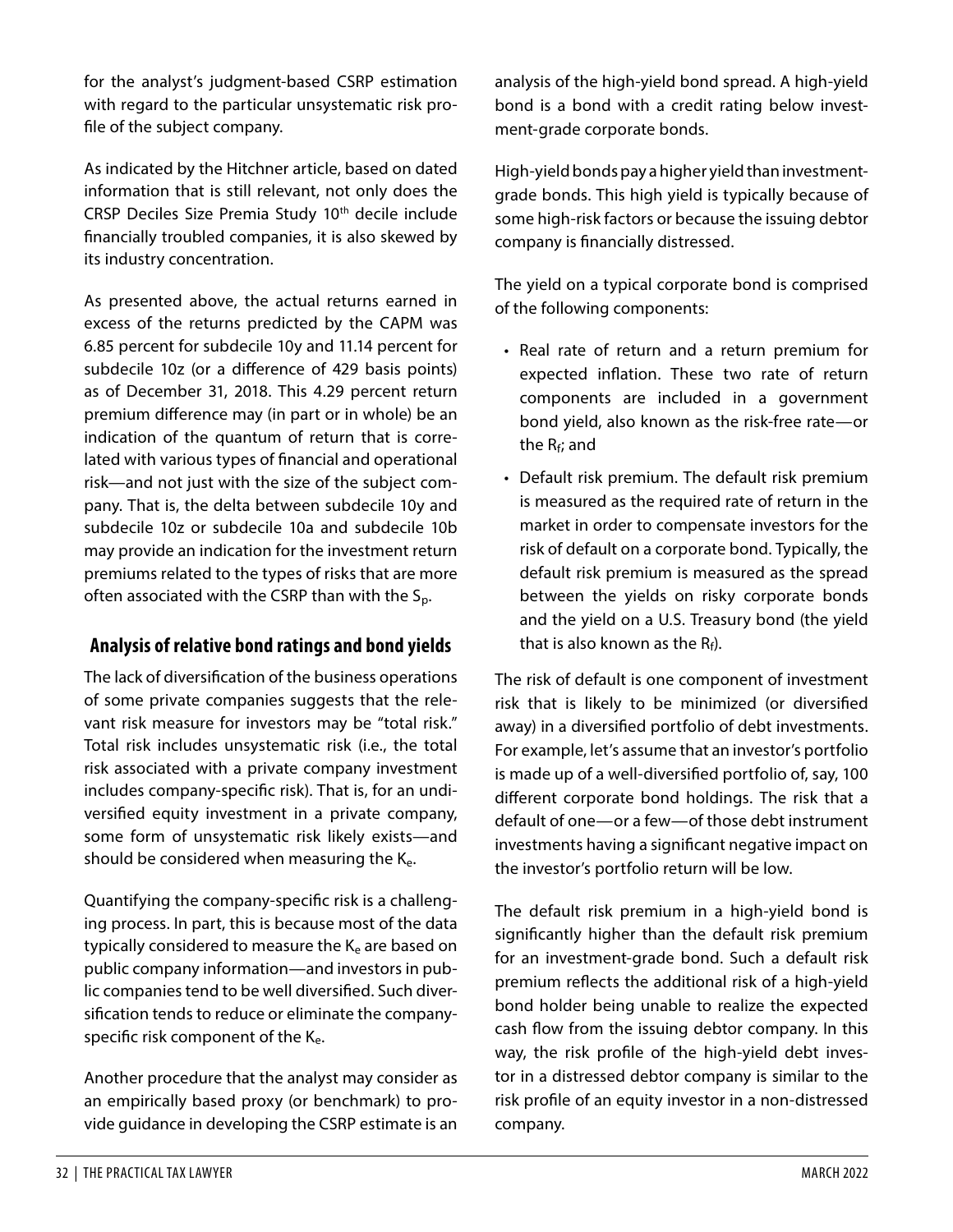Because a high-yield bond is a bond with a credit rating below an investment-grade corporate bond, a high-yield bond typically pays a higher yield than an investment-grade bond. Of course, investors expect this higher yield because of the high-risk factors associated with the debtor company. The level of risk between the observed investment-grade corporate bonds and the high-yield "junk bonds" may provide a proxy to assist the analyst in developing the CSRP estimate.

As presented in Table 5, the yields on various forms of bonds (and bond indices) vary based on the subject bond—or the subject bond index—risk profile.

#### **TABLE 5**

#### **Bond yields and bond index yields as of December 31, 2018**

| <b>Investment Instrument</b>                    | Yield |
|-------------------------------------------------|-------|
| 6-Month U.S. Treasury bill                      | 2.5%  |
| 10-Year U.S. Treasury note                      | 2.7%  |
| Moody's Aaa Corporate Bond Index                | 4.0%  |
| Moody's Aa Corporate Bond Index                 | 4.2%  |
| Moody's A Corporate Bond Index                  | 4.3%  |
| Moody's Baa Corporate Bond Index                | 5.1%  |
| ICE BofAML BB U.S. High Yield Index             | 6.3%  |
| ICE BofAML B U.S. High Yield Index              | 8.4%  |
| ICE BofAML CCC & Below U.S. High<br>Yield Index | 13.7% |

The first debt security presented in Table 5 is a sixmonth Treasury bill. Treasury bills (or T-bills), are sold with maturities ranging from a few days to 52 weeks. T-bills are typically sold at a price discount from the stated par amount (also called the face value). Rarely, T-bills have sold at a price equal to the par amount. Such a sale effectively results in a zero percent yield to the investor. When a T-bill matures, the security holder is paid the par amount. If the T-bill's par amount is greater than the T-bill's purchase price, then the difference is the interest (or the yield) earned by the investor.

The next debt security presented in Table 5 is a 10-year Treasury note. Treasury notes (or T-notes), earn a fixed rate of interest every six months until maturity. T-notes are issued with typical maturities of two years to 10 years.

In addition, the U.S. Treasury also issues Treasury bonds. Treasury bonds (or T-bonds) pay a fixed rate of interest every six months until they mature. Treasury bonds are issued with typical maturities of 20 years or 30 years.

All T-bills, T-notes, and T-bonds are issued by the U.S. Department of Treasury and all are typically considered to be a risk-free security. As mentioned earlier, for technical data consistency purposes, the 20-year T-bond is typically used as the  $R_f$  when the analyst measures the Ke.

The next tranche of debt securities presented in Table 5 is the long-term corporate bond indexes for Aaa, Aa, A, and Baa rated corporate bonds, as rated by Moody's. Moody's is an internationally recognized credit rating agency. These rating categories for corporate and institutional bonds (i.e., Aaa through Baa) are typically considered investment-grade.

According to Moody's, "long-term obligation ratings are opinions of the relative credit risk of fixed-income obligations with an original maturity of one year or more. They address the possibility that a financial obligation will not be honored as promised. Such ratings reflect both the likelihood of default and any financial loss suffered in the event of default."[9](#page-21-8)

Aaa-rated corporate debt obligations are considered to be of the highest quality with minimal risk. Aa-rated corporate debt obligations are considered to be of high quality and are subject to very low credit risk. A-rated corporate debt obligations are considered to be upper-medium-grade and are subject to low credit risk. Baa-rated corporate debt obligations are subject to moderate credit risk. Baarated corporate bonds are considered mediumgrade and, as such, these bonds may possess speculative characteristics.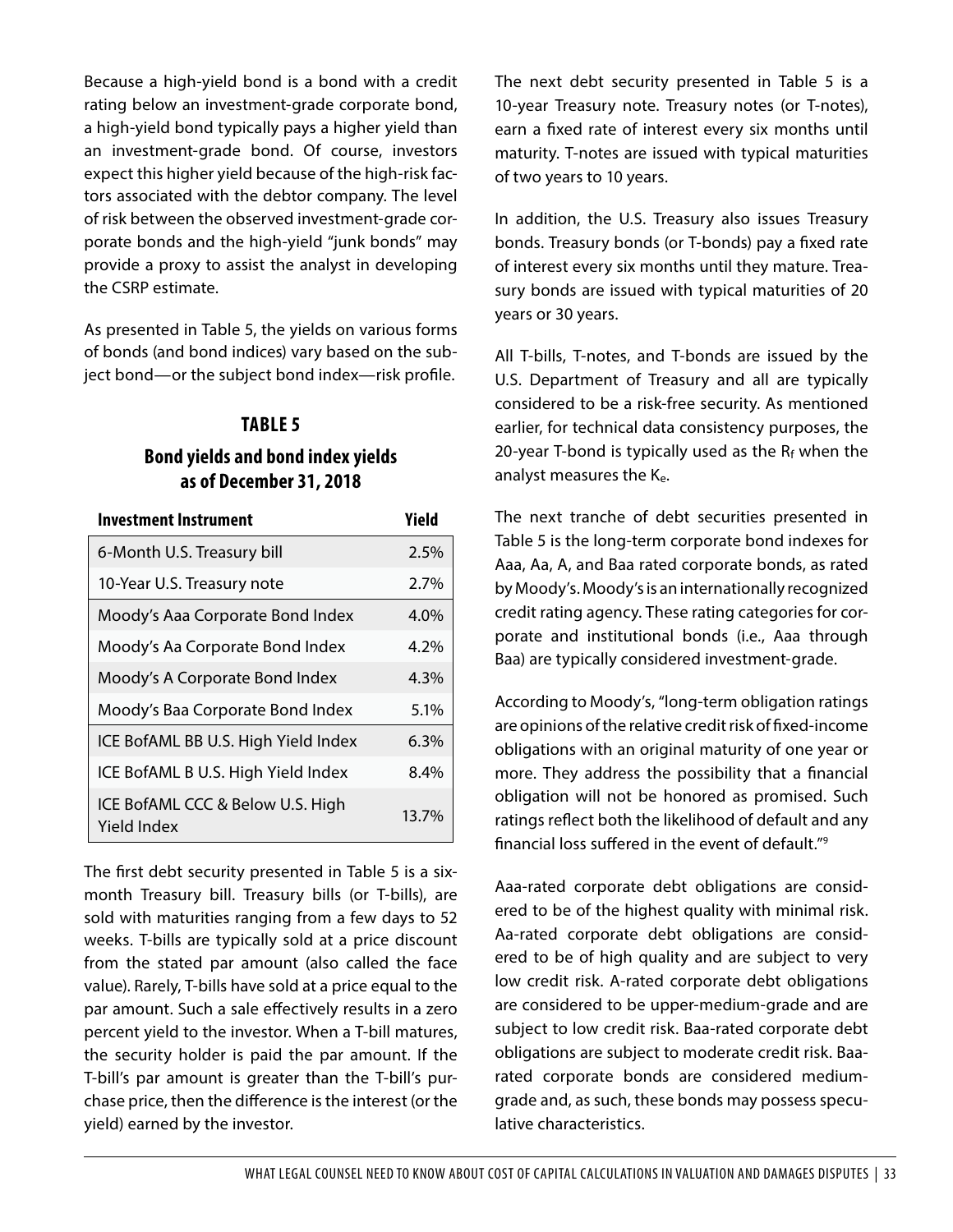As presented in Table 5, the highest rated corporate bond index yield equals four percent, or 130 basis points above the 10-year T-note yield of 2.7 percent. That is, the incremental level of return required to attract a debt investor away from a risk-free investment to a risky (albeit low risk) investment is about 1.3 percent.

The third tranche of the debt securities presented in Table 5 is considered to be high-yield or below investment-grade. Such debt instruments are market-capitalization-weighted indices of domestic corporate high-yield bonds. The indices track the performance of high-yield debt securities traded in the U.S. bond market.

The high-yield debt securities are considered to be below investment-grade rating (based on an average rating of the Moody's, S&P, and Fitch credit rating agencies). The debt securities included in these indices have at least 18 months to final maturity at the time of issuance, have at least a one year remaining term to final maturity as of the rebalancing date, have a fixed coupon schedule, and have a minimum amount outstanding of \$250 million.

As presented in Table 5, the lowest rated high-yield bond index yield as of the observation date equals 13.7 percent, which is 530 basis points above the BBrated index yield of 8.4 percent and 860 basis points above the lowest investment-grade index yield of 5.1 percent.

The lowest rated bonds (i.e., CCC and below) are typically referred to as junk bonds. Junk bonds have a high risk of default. Like the companies that comprise the Duff & Phelps subdecile 10y and subdecile 10z (discussed above), the debtor companies that issue such junk bonds are often financially distressed.

The difference in the level of return on junk bonds and on other below investment-grade bonds may provide guidance to the analyst as a proxy or benchmark for the estimation of the CSRP.

The incremental return between a junk bond index (13.7 percent from Table 5) and the BB-rated bond

index (8.4 percent from Table 5) may provide an indication of the incremental return that debt investors expect as compensation for the factors that pertain to company-specific risk—such as financial distress, liquidity risk, and so forth.

In other words, the analyst may consider the yield differentials presented in Table 5 as one source of empirically based evidence to develop a CSRP estimate. The analyst may consider the difference between the B-rated high-yield investments (i.e., 8.4 percent on the observation date) and the CCC and below-rated high-yield investments (i.e., 13.7 percent on the observation date). This differential in high-yield bond returns—of approximately five percent—may provide analysts with an empirically based reasonableness test for a judgment-based CSRP estimate.

While this analysis of high-yield debt instruments does not directly measure the CSRP, it may provide the analyst with a proxy of empirically based data as guidance to develop the CSRP estimate.

# **Analysis of illiquidity studies (pre-IPO and restricted stock studies)**

While typically used to estimate a valuation discount for lack of marketability (DLOM), these studies may also provide a proxy—or benchmark—for a reasonableness test of the analyst's judgment-based CSRP estimate. Relevant illiquidity studies that may provide an empirically based proxy for the analyst's CSRP estimate include the following: (i) pre-initial public offering (IPO) studies such as the Emory Studies and the Valuation Advisor Studies; and (ii) a variety of restricted stock studies.

The variety of so-called restricted stock studies all observe the market prices of public company restricted stock sales and include such actual transactional data dating back to the late 1960s. These restricted stock studies indicate an average price discount (compared to the trading price of the same public company stock without the trading restriction) for public company restricted stock of approximately 35 percent for transactions occurring in the 1968 to 1988 period and approximately 20 percent to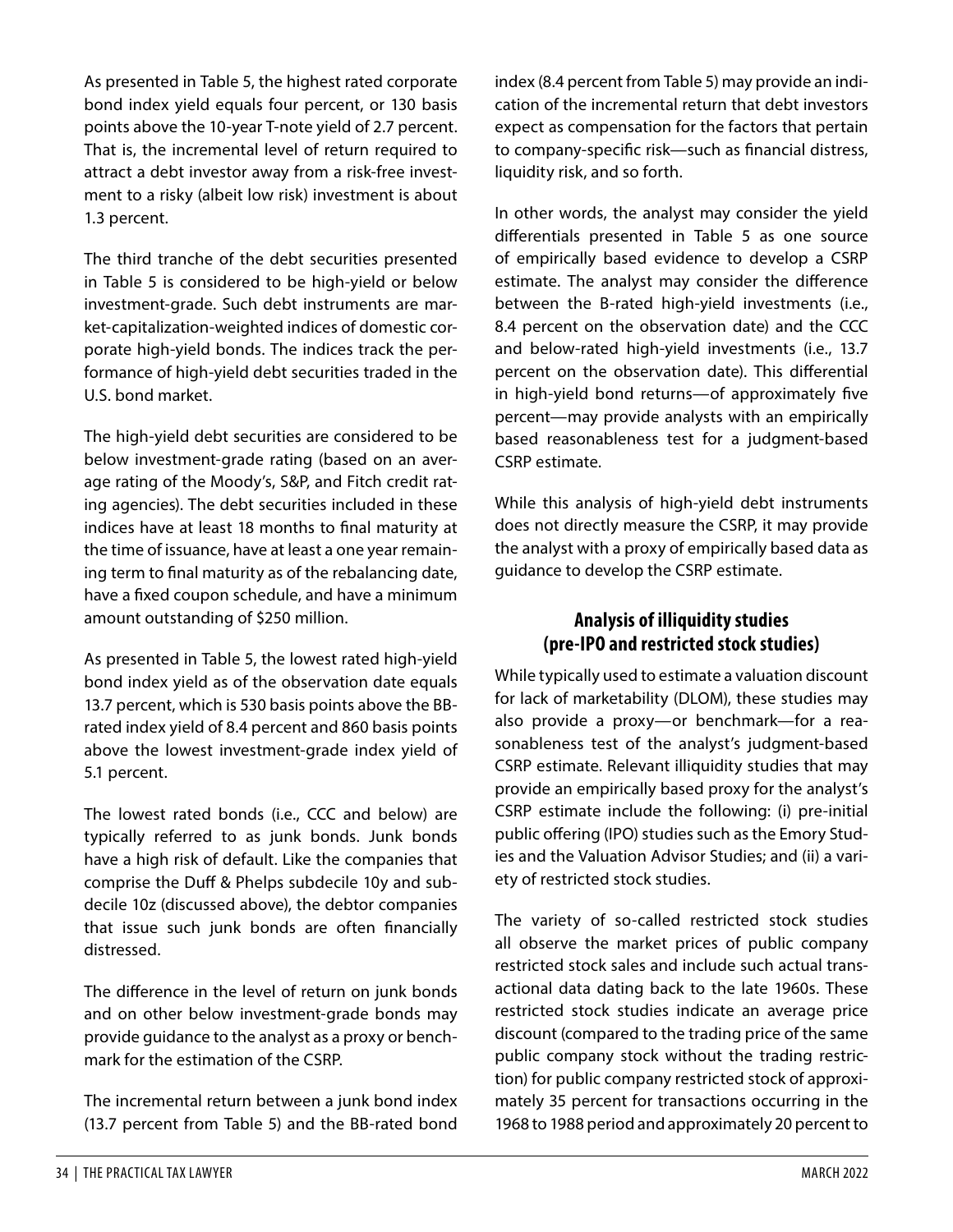25 percent for transactions occurring after 1990. The decrease in the observed price discounts is typically explained by the more recent shortened investment holding period for restricted stocks under Securities and Exchange Commission Rule 144.

The analyst may consider the DLOM measurements indicated by the restricted stock studies as a proxy to assess the reasonableness of a judgment-based

CSRP estimate. As a simplified illustrative example, let's assume that the analyst selects a 20 percent DLOM with regard to the valuation of a subject ownership interest.

The analyst may test the reasonableness of the judgment-based CSRP estimate by reference to this DLOM proxy. Table 6 provides an illustrative example of such a CSRP estimate reasonableness test.

#### **TABLE 6**

# **Consideration of DLOM empirical data as a proxy data source in the reasonableness test for a CSRP estimate**

#### **Based on a restricted stock studies analysis**

#### **MCAPM or BUM Ke measurement:**

| Selected risk-adjusted cost of equity capital | 16.2% |
|-----------------------------------------------|-------|
| Analyst-estimated CSRP                        | 3.0%  |
| Pre-CSRP indicated cost of equity capital     | 13.2% |
| Size-related risk premium                     | 3.4%  |
| Industry-adjusted general risk premium        | 6.9%  |
| Risk-free rate of return                      | 2.9%  |

| <b>Reasonableness Test of the Analyst-Estimated CSRP:</b> |
|-----------------------------------------------------------|
|-----------------------------------------------------------|

| Equals: indicated risk-adjusted cost of equity capital | 16.5% |
|--------------------------------------------------------|-------|
| Divided by: (one minus the 20% DLOM percentage)        | 80%   |
| Pre-CSRP indicated cost of equity capital              | 13.2% |

The pre-CSRP indicated  $K_e$  presented in Table 6 illustrates a hypothetical MCAPM or BUM measurement of the subject investment  $K_e$ —before consideration of the CSRP. The analyst considers the DLOM adjustment to the pre-CSRP indicated  $K_e$  (that may be supportable for a public company). Adjusting the pre-CSRP indicated  $K_e$  by the selected DLOM results in a risk-adjusted Ke after consideration of the CSRP (that may be more supportable for a private company ownership interest).

The 3.3 percent delta between the pre-CSRP indicated  $K_e$  (of 13.2 percent) and the risk-adjusted  $K_e$  (of 16.5 percent) provides an indication of the illiquidity component of the company-specific risk (expressed as a DLOM) in the  $K_{e}$ . That is, all else being equal, the difference between the public company  $K<sub>e</sub>$  and the private company  $K_e$  (in this illustration, the 3.3 percent delta) may be explained as consideration of illiquidity issues that private companies experience (and that public companies do not experience).

This consideration of these illiquidity issues may not capture the total quantum of the CSRP for a private litigant company. However, this consideration of the DLOM may provide the analyst with an empirically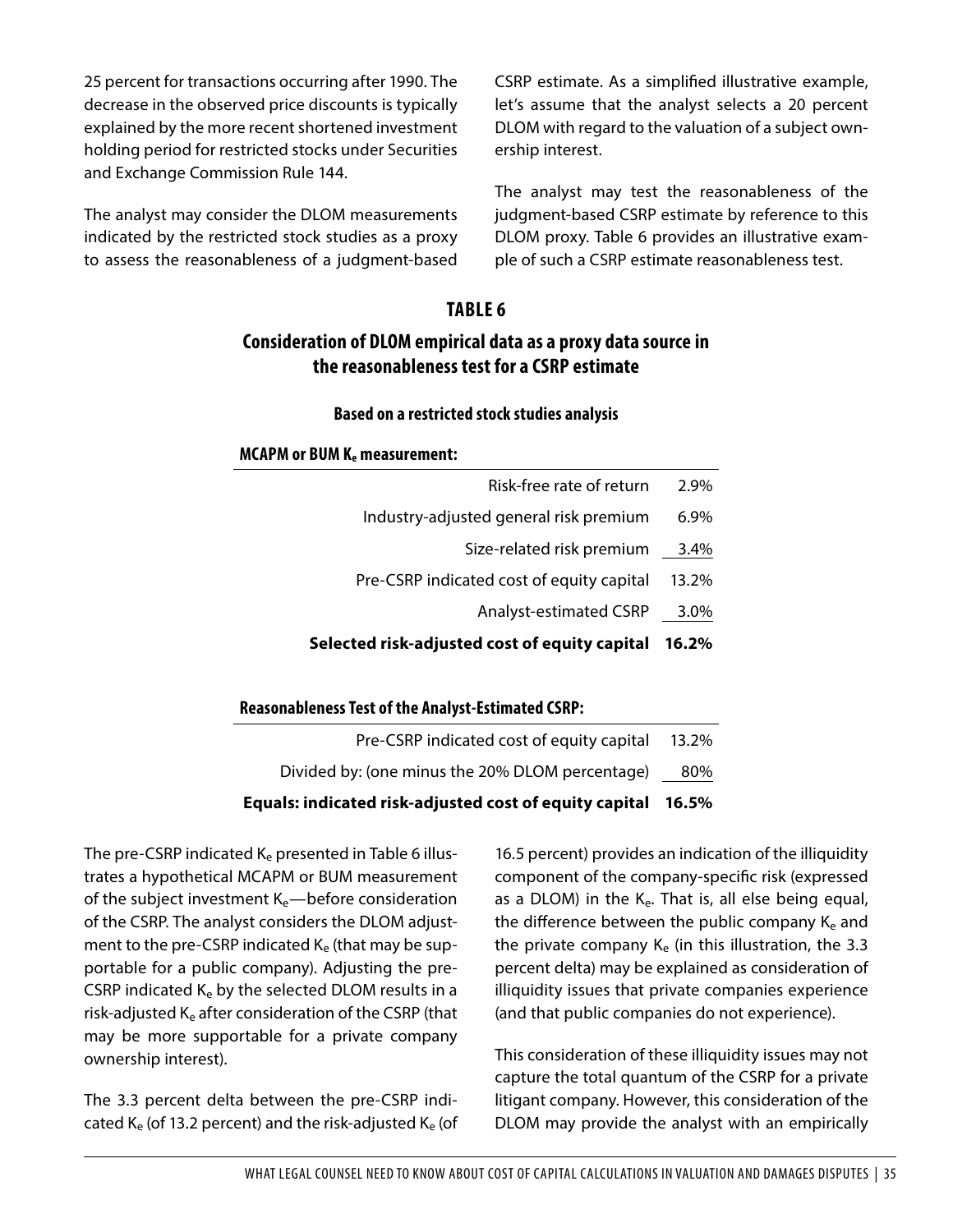based proxy for the reasonableness test of a judgment-based CSRP estimate.

The following discussion considers: (i) a functional analysis of the subject company; (ii) an analysis of quantitative data related to a CSRP of a subject company; and (iii) the analyst's CSRP estimate for a subject company.

# **THE COMPANY-SPECIFIC RISK PREMIUM AND A FUNCTIONAL ANALYSIS**

Typically, in the process of identifying and estimating any CSRP component of a  $K_{e}$ , analysts perform a functional analysis of the subject company. This functional analysis is discussed next.

# **Description of a functional analysis**

A functional analysis is one component of the CSRP identification and estimation process.

A functional analysis is often applied for purposes of assessing the comparability of the subject company to selected guideline or benchmark entities. These selected guideline or benchmark entities could be comparable companies, securities, or properties (including tangible property and intangible property). The development of a functional analysis is relevant in that context.

As will be described, the regulations related to Internal Revenue Code (Code) section 482 explain the application of a functional analysis for purposes of determining reliability within the context of a transfer price analysis. The Organisation for Economic Cooperation and Development (OECD) regulations describe the application of a functional analysis within the context of an intercompany transfer of tangible property, intangible property, or services between two OECD countries.

A functional analysis is certainly relevant to such an intercompany transfer price determination made for purposes of Code section 482 compliance (or of OECD regulations compliance). In addition to applicability to a transfer price analysis, a functional analysis is also relevant within the context of a discount rate or capitalization rate development as part of any dispute-related valuation, damages, or transfer price analysis.

Counsel may initially think of a functional analysis within the context of an intercompany transfer price determination between the controlled entities of a taxpayer (often a multinational taxpayer) for Code section 482 (or for OECD) compliance purposes. While there are broader applications of a functional analysis, the Code section 482 (and the corresponding OECD) regulations do provide a definition of a functional analysis that is generally applicable for this discount rate and capitalization rate development discussion.

Treasury Regulation section 1.482-1(d)(3)(i) relates to comparability issues related to the allocation of income and deductions among taxpayers. Specifically, this regulation section deals with the factors for determining comparability of transactions and companies. This regulation section describes a functional analysis as follows:

(i) Functional analysis. Determining the degree of comparability between controlled and uncontrolled transactions requires a comparison of the functions performed, and associated resources employed, by the taxpayers in each transaction. This comparison is based on a functional analysis that identifies and compares the economically significant activities undertaken, or to be undertaken, by the taxpayers in both controlled and uncontrolled transactions. A functional analysis should also include consideration of the resources that are employed, or to be employed, in conjunction with the activities undertaken, including consideration of the type of assets used, such as plant and equipment, or the use of valuable intangibles. A functional analysis is not a pricing method and does not itself determine the arm's length result for the controlled transaction under review. Functions that may need to be accounted for in determining the comparability of two transactions include –

(A) Research and development;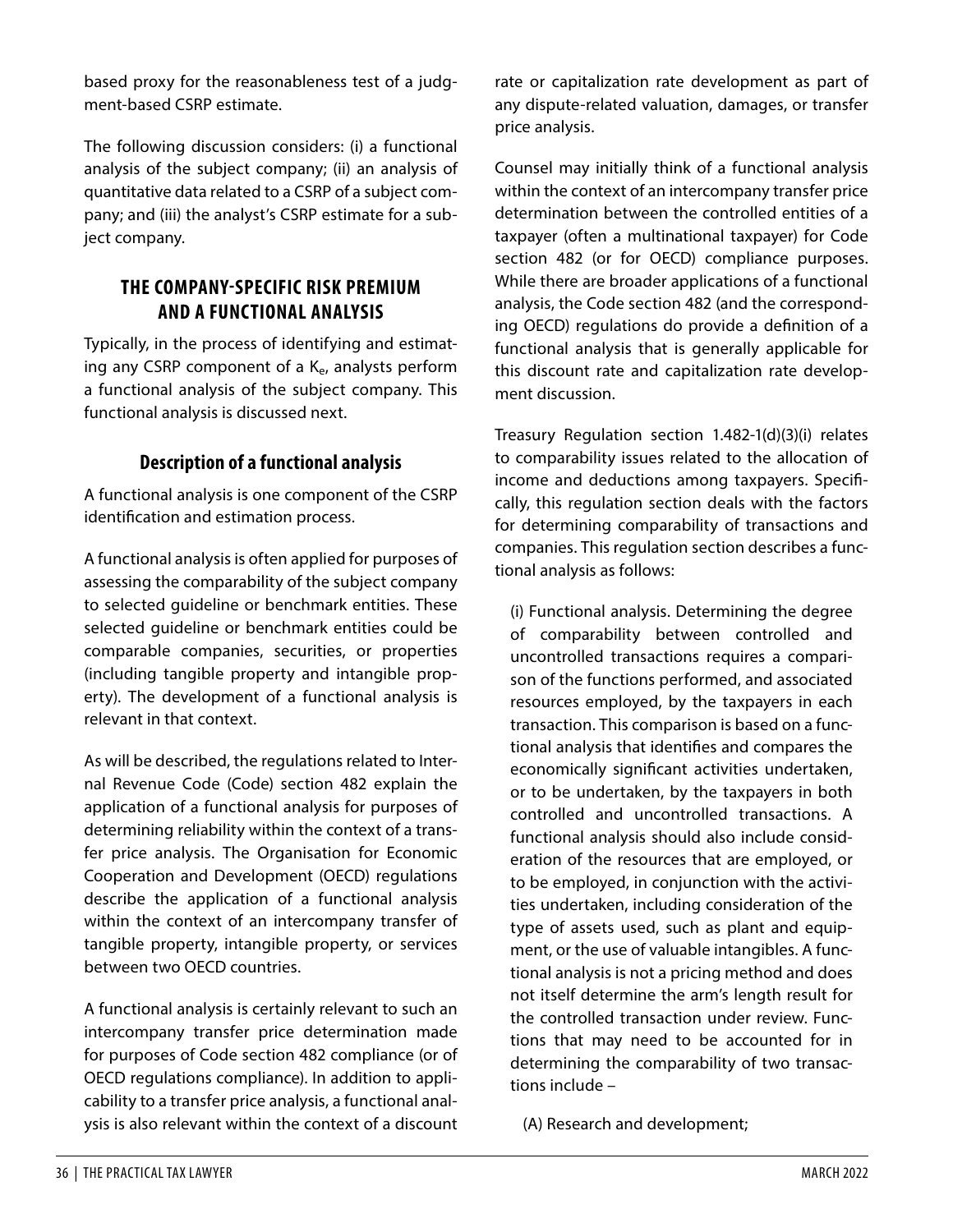(B) Product design and engineering;

(C) Manufacturing, production, and process engineering;

(D) Product fabrication, extraction, and assembly;

(E) Purchasing and materials management;

(F) Marketing and distribution functions, including inventory management, warranty administration, and advertising activities;

(G) Transportation and warehousing; and

(H) Managerial, legal, accounting and finance, credit and collection, training and personal management services.

While this regulation section lists eight functions, it does not imply that the eight-item list is exhaustive. Rather, the regulation section indicates that the factors to consider "include" the eight listed functions. In addition, the regulation does not imply that the eight listed factors cannot be disaggregated or rearranged.

Within the context of developing the CSRP estimate for a litigant company, a functional analysis may consider the following risk and expected return topics:

- What products and services are offered to customers or clients (and how those products and services are designed or developed);
- What is the source of supply of the materials, labor, and overhead that is needed to produce those products and services (including sourcing dependence and sourcing logistics issues);
- How the products and services are manufactured or otherwise produced;
- How the products and services are differentiated, promoted, priced, and sold (including advertising and branding issues);
- How the inventory of products and services (including raw materials, work in process, and

finished goods/services) are created, packaged, and stored;

- How the products and services are delivered (including shipping, transportation, and other delivery logistics issues);
- What assets are utilized to perform the functions within the business entity (including working capital assets, tangible assets, and intangible assets);
- How profits are earned in the business entity (including the cost/volume/profit relationships with regard to both production/service creation cost of sales and production/service delivery revenue recognition);
- How the accounting, finance, human resources, management information, marketing, sales, and other administrative activities operate within the subject company; and
- How the subject entity is organized, managed, and capitalized (legally and administratively), including both the relationship between the company owners and the company operators/ managers and the relationship between the company and its sources of capital.

There are various financial, competitive, and operational analyses that are components of the functional analysis.

#### **Components of the functional analysis**

Table 7 lists the typical considerations in the analyst's development of a functional analysis. This table serves as a checklist of considerations for any analyst who is estimating the CSRP component of a discount rate or capitalization rate for purposes of a dispute-related valuation, damages, or transfer price analysis.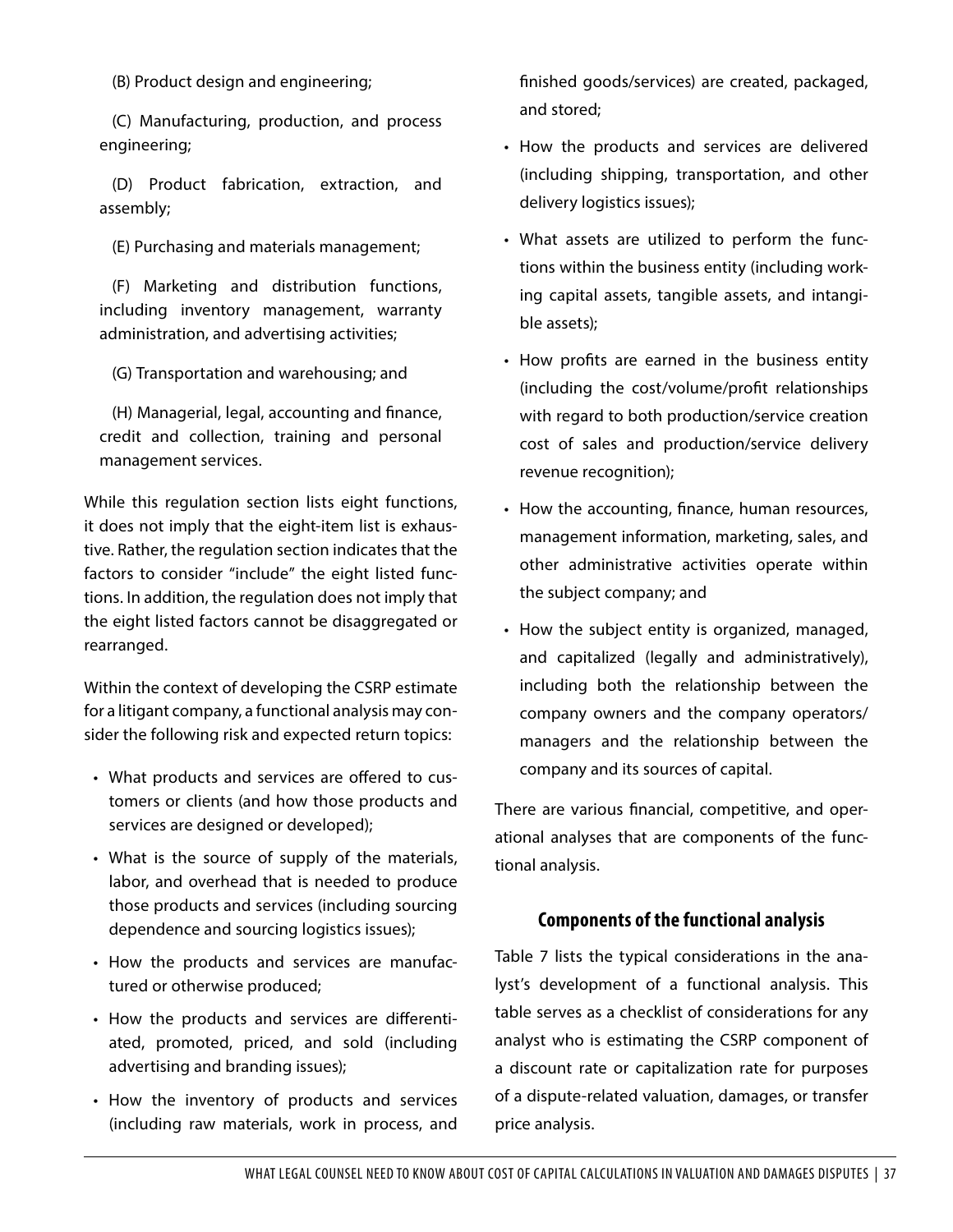# **TABLE 7**

# **Functional analysis considerations Application to the CSRP estimate in the discount rate or capitalization rate development**

# **I. ORGANIZATION CONSIDERATIONS**

#### **A. Type of subject entity**

- 1. Description of whether the subject is a business entity or other type of business ownership interest
- 2. Description and documentation of ownership of the subject entity
- 3. Description of legal structure of the subject entity
- 4. Description of tax structure of the subject entity
- 5. Description of any ownership relationships with related parties, applicable parties, or other common ownership
- 6. Description of corporate governance (e.g., board of directors)
- 7. Description of operational executive or management structure (e.g., management organization chart)
- 8. Description of operational functions structure (e.g., departmental organization chart)
- 9. Description and locations of owned tangible property
- 10. Description and locations of leased tangible property
- 11. Description of owned or licensed patents
- 12. Description of owned or licensed trademarks
- 13. Description of owned or licensed copyrights
- 14. Description of owned or licensed trade secrets
- 15. Description of owned or licensed other types of intangible property
- 16. Description of owned or licensed intangible value in the nature of goodwill

#### **B. Owner/operator entity documents**

- 1. Organization documents (e.g., articles of the corporation)
- 2. Operational documents (e.g., partnership agreements, member agreements)
- 3. Entity ownership documents (e.g., shareholder agreements, buy/sell agreements)
- 4. Asset ownership documents (e.g., deeds, legal descriptions, licenses, leases)
- 5. Entity transferability documents (e.g., franchise agreement restrictions, regulated industry considerations)
- 6. Ownership interest transferability considerations (e.g., security puts and calls)
- 7. Recent board of directors or executive/management committee minutes
- 8. Copies of any business or operating permits or certificates
- 9. Copies of any inbound or outbound intellectual property licenses
- 10. Copies of any joint venture, joint development, joint commercialization, etc., agreements
- 11. List of registrations of all intellectual property, including domestic and international patents, copyrights, and trademarks
- 12. Copies of documents that illustrate the entity's use of domestic and international patents, copyrights, trademarks, and trade names
- 13. Copies of documents that illustrate the entity's use of other types of intangible property
- 14. Copies of documents that illustrate the entity's use of intangible value in the nature of goodwill

#### **II. OPERATIONS CONSIDERATIONS**

#### **A. Operational functions**

- 1. Description of products produced and services provided
- 2. Description of how products and services are designed, developed, or engineered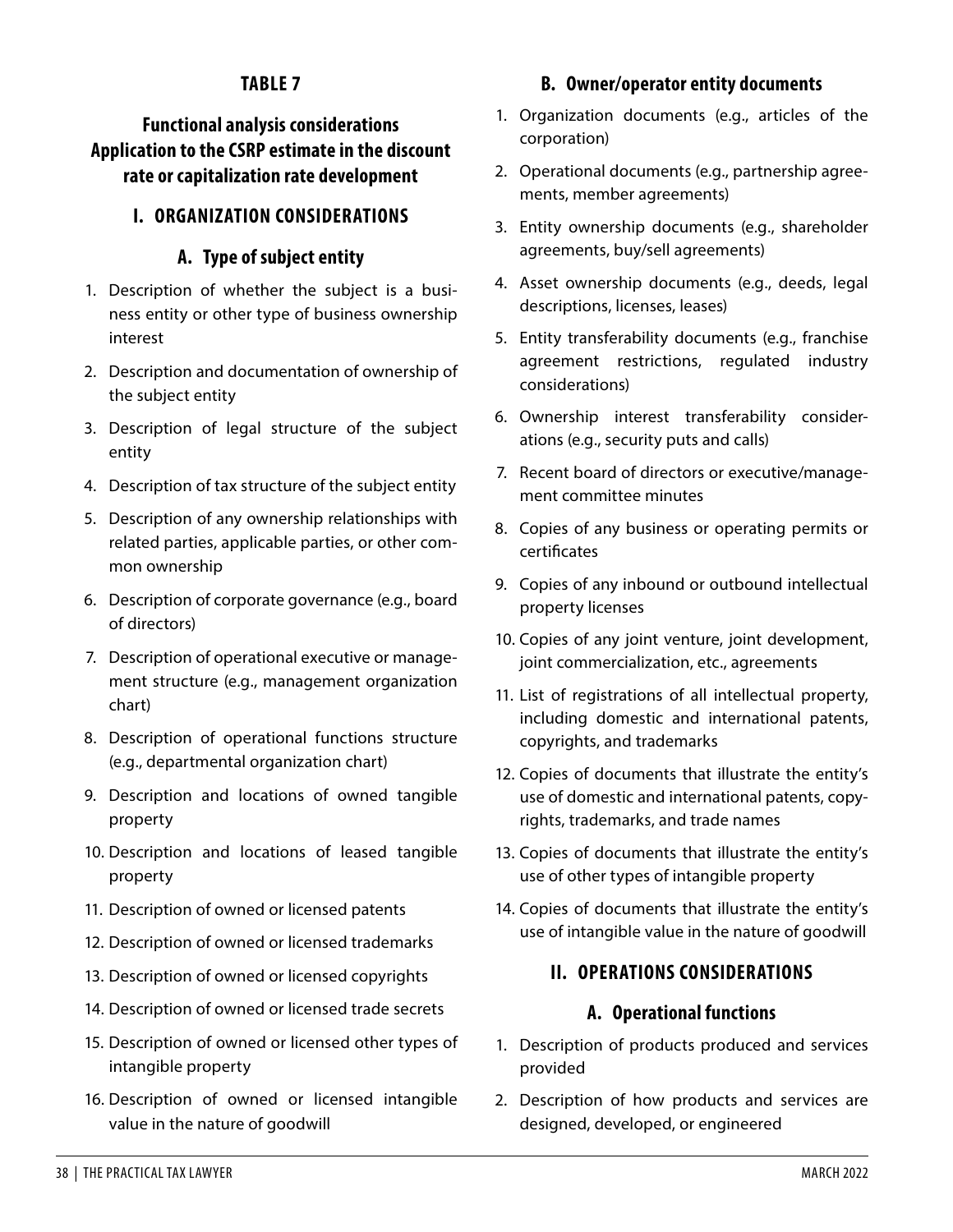- 3. Description of raw materials inputs (sources, costs, and logistics of supply and supply chain risks)
- 4. Description of labor inputs (sources, costs, and logistics of supply and supply chain risks)
- 5. Description of overhead (operating expense inputs) (sources, costs, and logistics of supply and supply chain risks)
- 6. Description of product manufacturing or services production process
- 7. Description of production scheduling and quality control procedures
- 8. Description of product warehousing and in-process services storage
- 9. Description of product warranty and product return risk elements
- 10. Description of products and services shipping and delivery logistics
- 11. Description of how intellectual property (patents, copyrights, trademarks, and trade secrets) are developed, documented, and registered
- 12. Description of how intellectual property (patents, copyrights, trademarks, and trade secrets) are commercialized and protected
- 13. Description of how other types of intangible property are commercialized and protected
- 14. Description of how intangible value in the nature of goodwill is commercialized and protected

#### **B. Administrative functions**

- 1. Description of accounting functions
- 2. Description of receivables/cash collection function and payables/cash disbursement functions
- 3. Description of treasury (cash management and banking relationship) function
- 4. Description of capitalization, capital structure, and financing functions
- 5. Description of products/services design and engineering function
- 6. Description of production engineering/services delivery efficiency function
- 7. Description of advertising and market research function
- 8. Description of packaging and branding function
- 9. Description of human resources, recruiting, training, and benefits function
- 10. Description of general counsel function
- 11. Description of information technology, management information, and data processing function
- 12. Description of regulatory compliance and other compliance functions

#### **C. Competition and competitive position functions**

- 1. Listing and description of principal competitors
- 2. Approximate size of principal competitors
- 3. Ranking of principal competitors by market share and by relative market share
- 4. Products/services features differentiation with competitors
- 5. Products/services pricing differentiation with competitors
- 6. Products/services distribution differentiation with competitors
- 7. Products/services intellectual property differentiation with competitors
- 8. Description of total market size
- 9. Description of total market growth rate
- 10. Description of how customers use the subject entity's products/services

#### **D. Risk/expected return considerations**

- 1. Description of materials source of supply risk
- 2. Description of labor source and supply risk
- 3. Description of operating leverage (fixed costs coverage) risk
- 4. Description of financing leverage (debt service coverage) risk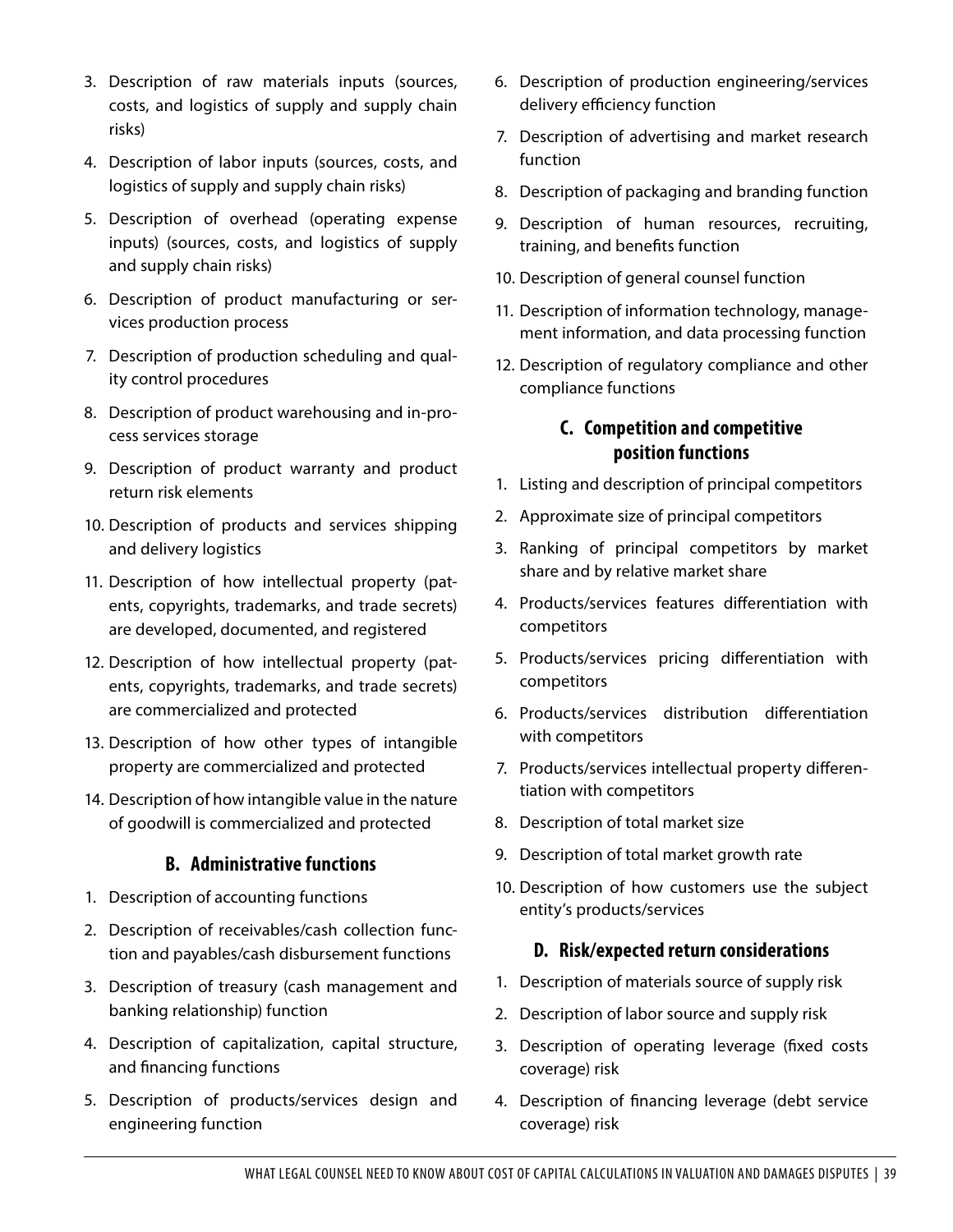- 5. Description of tangible property risk
- 6. Description of environmental risk
- 7. Description of litigation risk
- 8. Description of intellectual property risk
- 9. Description of customer concentration risk
- 10. Description of executive concentration risk
- 11. Description of regulatory change risk
- 12. Description of products/services liability risk

#### **III. FINANCIAL CONSIDERATIONS**

#### **A. Accounting principles and financial statements**

- 1. Descriptions of current accounting principles applied
- 2. Comparison of owner/operator entity accounting principles to competitor accounting principles
- 3. Description of recent changes in accounting principles applied
- 4. Discussion of revenue recognition principles
- 5. Discussion of expense recognition principles
- 6. Discussion of taxation accrual and deferred tax principles
- 7. Discussion of tangible asset capitalization and depreciation principles
- 8. Discussion of intangible asset recognition principles
- 9. Discussion of liability recognition principles
- 10. Discussion of any adjustments to capital accounts
- 11. Discussion of cash flow statement working capital adjustments
- 12. Discussion of cash flow statement noncash revenue and expense account
- 13. Discussion of cash flow statement investment adiustments
- 14. Discussion of cash flow statement financing adjustments

#### **B. Financial statement projection considerations**

- 1. Description of the term (time period) of any financial projections
- 2. Description of the level of detail included in any financial projections
- 3. Description of financial projections internal development procedures
- 4. Description of financial projections internal review procedures
- 5. Comparison of financial projections to historical financial statements
- 6. Comparison of financial projections to guideline company financial projections
- 7. Comparison of financial projections to industry financial projections
- 8. Comparison of historical financial projections to historical financial statements for prior projection periods
- 9. Copies of any strategic plans or competitive analyses
- 10. Copies of any debt service payment projections (including any considerations of liquidity or solvency)

#### **C. Valuation considerations**

- 1. Description of the process for selecting guideline public companies
- 2. Procedures for assessing the subject entity's comparability to selected guideline public companies
- 3. Procedures for adjusting the financial data of guideline public companies
- 4. Description of the process for selecting guideline M&A transactions
- 5. Procedures for assessing the subject entity's comparability to selected guideline M&A transactions
- 6. Procedures for adjusting the financial data of selected guideline M&A transactions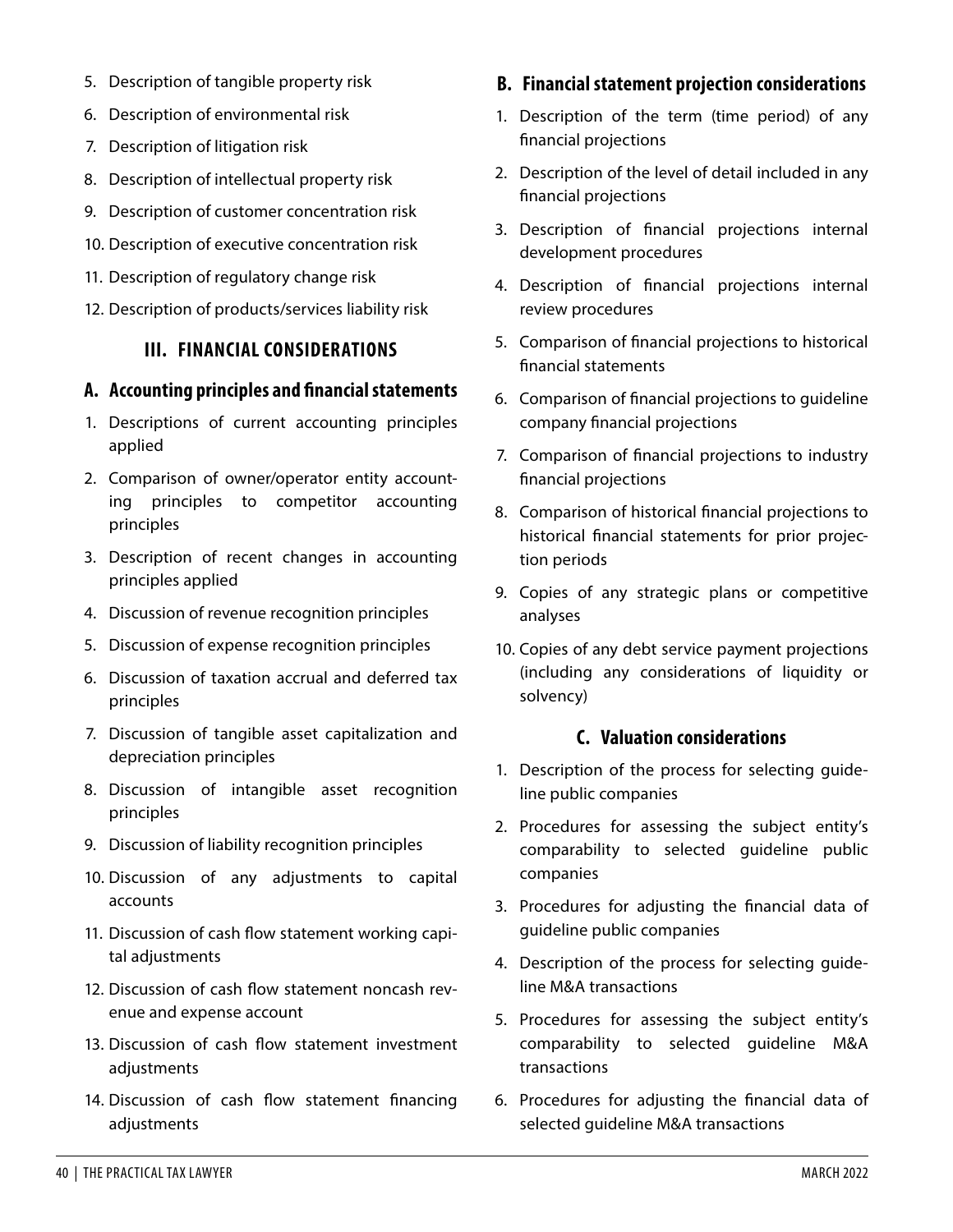- 7. Description of any recent offers to buy the subject entity or the entity's securities
- 8. Description of any recent sales (or other exchanges) of the subject entity or the entity's securities
- 9. Descriptions of any value indications (including historical development costs) of tangible real property and tangible personal property
- 10. Descriptions of any value indications (including historical development costs) of intellectual property or associated intangible property

#### **IV. ASSETS EMPLOYED AND SWOT/ RISKS ASSUMED CONSIDERATIONS**

#### **A. Assets employed**

- 1. Description of—and use of—cash and marketable securities
- 2. Description of—and use of—accounts receivable
- 3. Description of—and use of—prepaid expenses
- 4. Description of—and use of—inventory accounts
- 5. Description of—and use of—other current asset accounts
- 6. Description of—and use of—land and buildings
- 7. Description of—and use of—tangible personal property
- 8. Description of—and use of—other tangible assets
- 9. Description of—and use of—intellectual property assets
- 10. Description of—and use of—other identifiable intangible assets
- 11. Description of—and use of—intangible value in the nature of goodwill
- 12. Description of—and use of—non-operating or investment assets
- 13. Description of—and use of—current liabilities
- 14. Description of—and use of—long-term interestbearing debt
- 15. Description of—and use of—other long-term liabilities
- 16. Description of—and use of—contingent liabilities

#### **B. SWOT and risks assumed considerations**

- 1. List of the principal competitive strengths
- 2. Description of how competitive strengths affect the subject entity's operating results
- 3. Description of how competitive strengths affect the subject entity's risks
- 4. List of the principal competitive weaknesses
- 5. Description of how competitive weaknesses affect the subject entity's operating results
- 6. Description of how competitive weaknesses affect the subject entity's risks
- 7. List of the principal competitive opportunities
- 8. Description of how competitive opportunities affect the subject entity's operating results
- 9. Description of how competitive opportunities affect the subject entity's risks
- 10. List of the principal competitive threats
- 11. Description of how the principal competitive threats affect the subject entity's operating results
- 12. Description of how the principal competitive threats affect the subject entity's risks

The functional analysis considerations listed in Table 7 may be used to develop an understanding of the subject litigant company. The analyst may apply this understanding in developing the CSRP estimate component of the discount rate or capitalization rate.

#### **Risk Considerations in a functional analysis**

One reason to conduct a functional analysis is to allow the analyst to identify the risks that are being assumed by the subject litigant company. A significant portion of the return earned by the litigant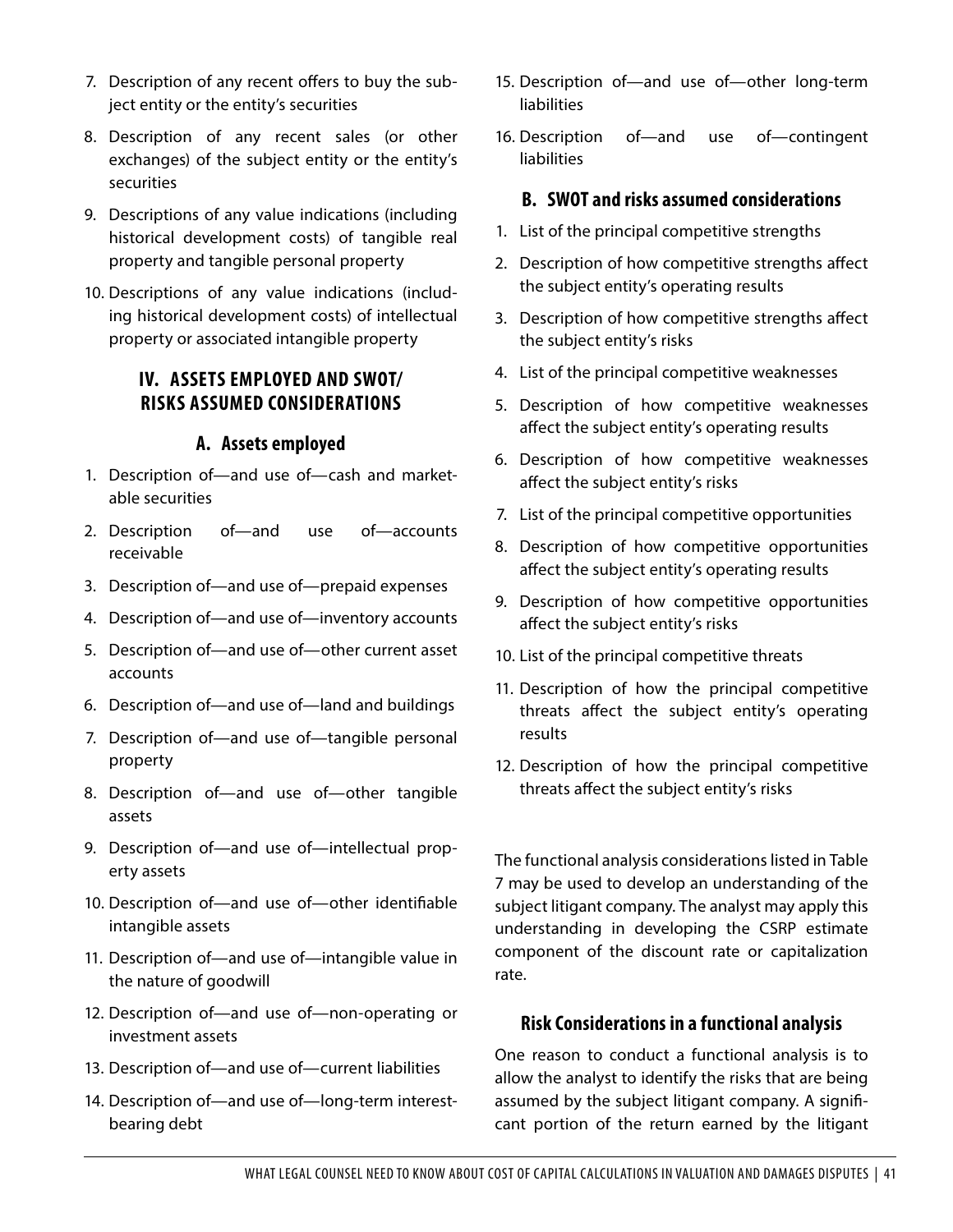company's operations is due to the risks assumed by the subject litigant company.

The functional analysis allows analysts to compare these risks: (i) within the company; (ii) between the company and the selected comparable companies, transactions, and licenses; and (iii) between related party (or associated) entities in a controlled transaction.

The analyst applies these risk considerations in developing the CSRP estimate component of the discount rate and capitalization rate.

#### **The 12 Steps of the functional analysis**

In the CSRP estimate, analysts typically group all of the above-listed functional analysis considerations into 12 steps—or categories of analyst procedures and investigations. The analyst performs these 12 steps in the estimate—and documentation—of the CSRP component of the discount rate or capitalization rate.

These 12 steps—or categories or groupings of analyst procedures—are listed below.

The first 10 steps primarily relate to the functions performed at the subject litigant company. Step 11 primarily relates to the assets employed by the litigant company. Step 12 primarily relates to the risks assumed by the litigant company.

# **Application of the functional analysis to measure the company-specific risk premium of the litigant company**

Based on the discussion above, the analyst considers the functional analysis procedures presented. Considering these functional analysis procedures, the analyst considers this functional analysis when developing the CSRP estimate for the discount rate and capitalization rate.

#### **12 steps of the functional analysis considered in the CSRP estimate**

- 1. Gather and review all relevant subject company legal documents. This step includes documents regarding organization structure, legal firm, tax status, and owners—e.g., shareholder, partnership, LLC member—agreements.
- 2. Gather and review all relevant subject company organization charts. This step includes both personnel reporting charts and functional relationship clients and considers both entity governance procedures and quality, quantity, tenure, and experience of entity/function leaders.
- 3. Understand and document the products/services design, R&D, and products/services differentiation functions. This step includes the assessment of how the subject company's products or services are developed and how these products or services are intended to address their competition in the relevant marketplace.
- 4. Understand and document the materials, labor, and overhead procurement function. This step includes consideration of how and when the owner/operator entity procures all of its materials, labor, and overhead inputs—for companies in every type of industry or profession.
- 5. Understand and document the products/services production function. This step includes the assessment of how the subject company processes all of its material, labor, and overhead components to produce a product or a service—including the quality control of the product or service.
- 6. Understand and document the inventory and products/services storage function. This step includes both the in-process and finished inventory of goods and the in-process and finished inventory of services.
- 7. Understand and document the sales and marketing function. This step includes the assesse ment of the products or services pricing, packaging, advertising, promotional, trademark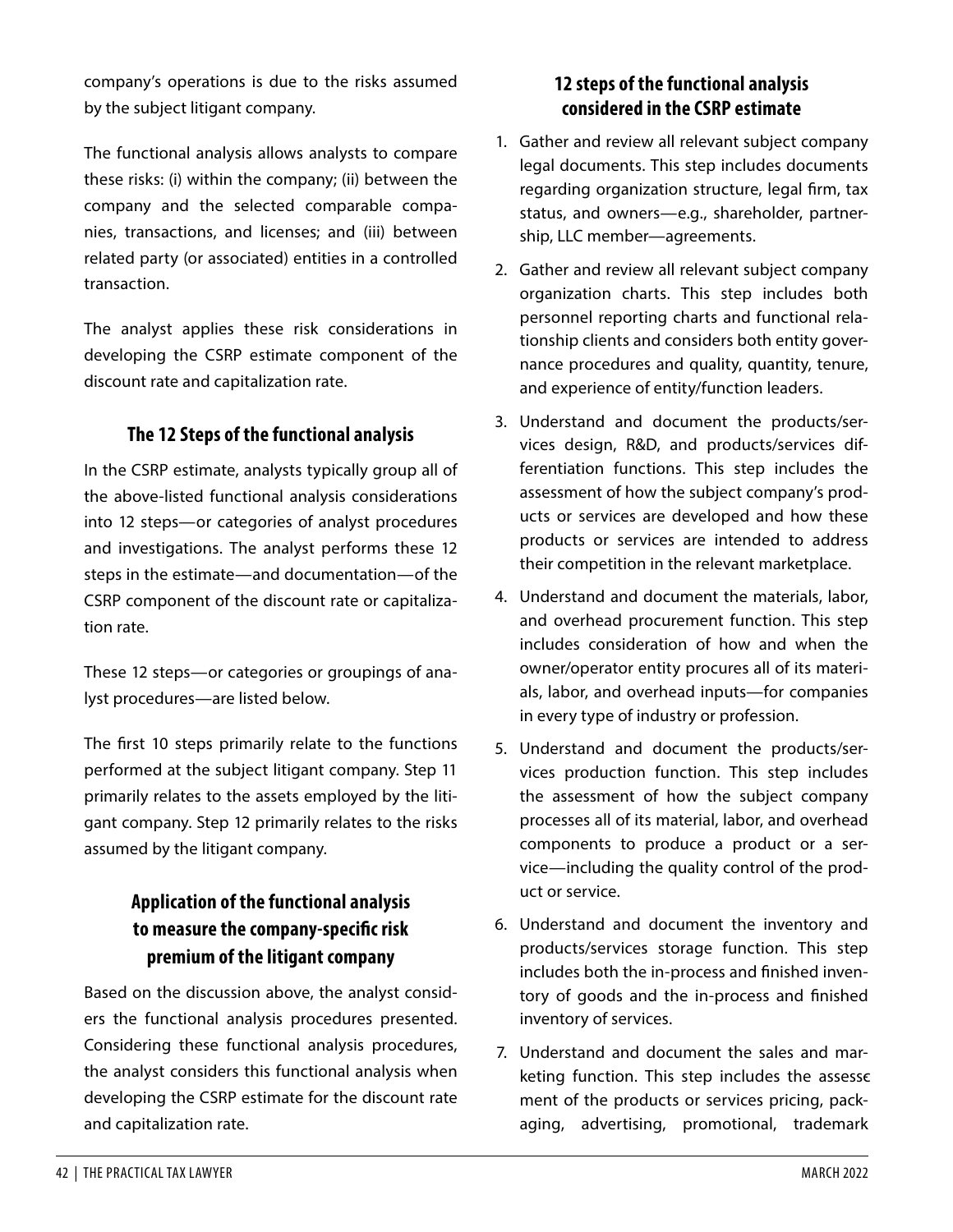development and protection, and other branding—on a stand-alone basis and in response to challenges.

- 8. Understand and document the shipping and distribution logistics function. This step includes consideration of how the products or services are delivered to the customer or the client including freight, insurance, returns, warranty and repairs, and other expenses.
- 9. Understand and document the accounting, finance, information systems, human resources, legal, and other administration functions. This step includes the assessment of how: (i) information is generated and used throughout the organization; (ii) human resources are developed and administered; (iii) financial statements and operational documents are prepared and used; (iv) how cash management and treasury operations are performed; and (v) how the subject company is capitalized with debt and equity capital sources.
- 10. Assess and document the subject company's strategic position in comparison to competitors in the relevant industry or profession. This step includes: (i) measurement of the company's market share/selective market share, market size, and market growth rate; (ii) evaluation of the company's customer or client needs; and (iii) assessment of the company's competitive strengths, weaknesses, opportunities, and threats.
- 11. Describe and document the assets used by the subject company to perform the functions. This step includes a listing, description, and assessment of relative importance/contribution of: (i) all working capital accounts; (ii) all tangible property types and accounts—owned and leased; (iii) all general intangible property types and accounts—owned and licensed; and (iv) all intellectual property types and accounts—owned and licensed.
- 12. Evaluate and document the risks assumed by the subject company to perform the functions. This step includes a listing, description, and assessment of all products/services liability,

operating language, financial leverage, environmental, supply dependence, customer dependence, technology dependence, employee dependence, intellectual property dependence, tax litigation, commercial litigation, credit and collection, inventory control, property and casualty, foreign exchange, market/competitor, and other risks.

#### **CONCLUSION**

Legal counsel often retain forensic accountants, financial advisors, industry consultants, economists, or other analysts to perform valuation, damages, or transfer price analyses. These analysts may serve the legal counsel as consulting experts or testifying experts. These valuation, damages, or transfer price analyses may relate to taxation, financing, transaction, breach of contract, tort, or other disputes.

Most of these valuation, damages, or transfer price analyses involve some form of income-related analyses; and these income-related analyses typically involve a discount rate or capitalization rate.

Therefore, most of these dispute-related analyses involve the analyst's measurement of the litigant company's cost of capital. This cost of capital becomes the basis for the analyst's development of the applicable discount rate or capitalization rate. For most dispute-related analyses, the discount rate and capitalization rate include the analyst's estimate of a company-specific risk premium. This article has described the procedures to develop the CSRP estimate.

Legal counsel have to work with, rely on, defend, or challenge the analyst's valuation, damages, or transfer price opinions. Therefore, this discussion summarizes what counsel need to know about this important component of the discount rate/capitalization rate measurement process.

The first part of this discussion summarized what counsel need to know about why the CSRP should be included in the various cost of capital measurement models. That part of the discussion also described the qualitative factors that the analyst considers in